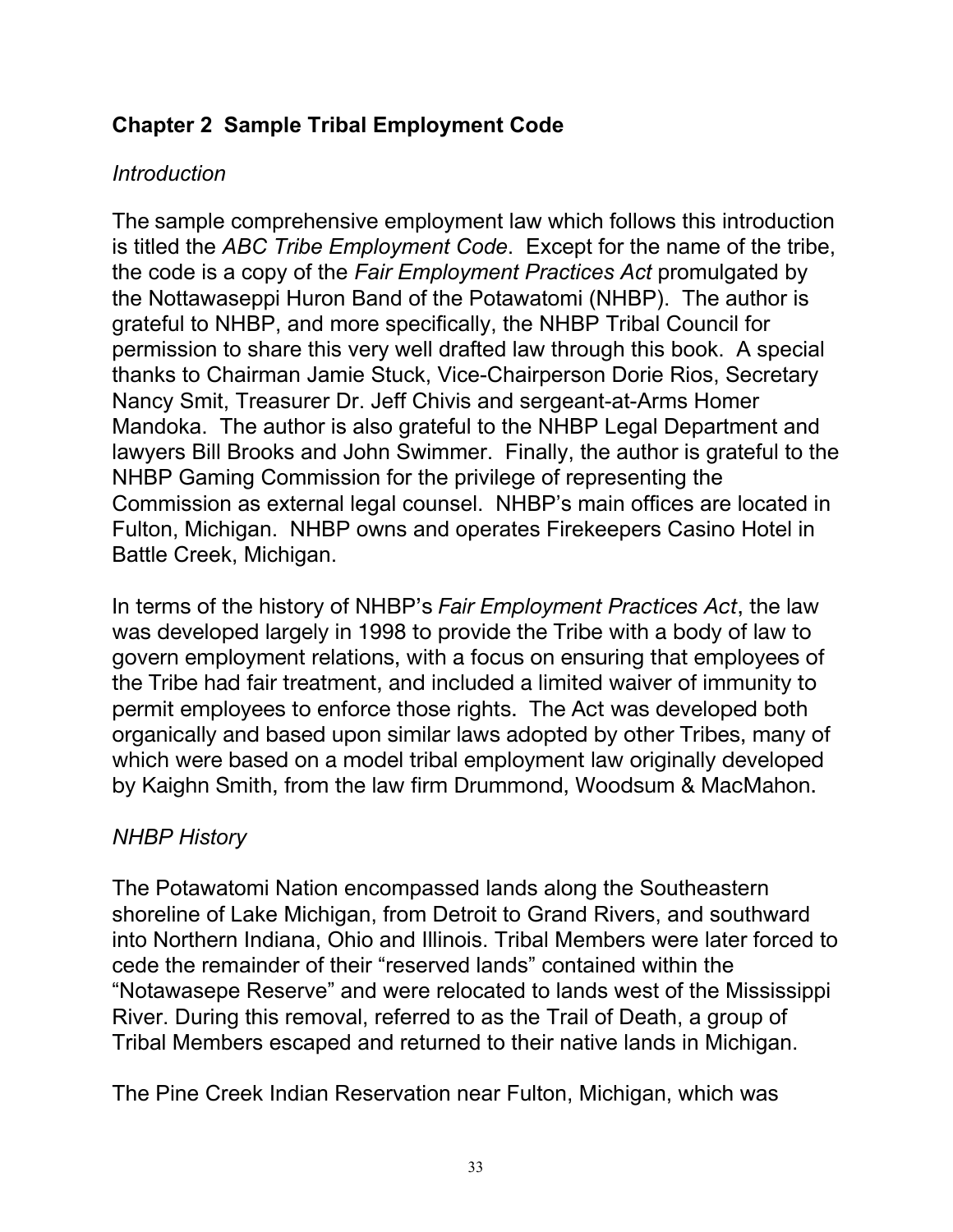established in the 1840's by Tribal Members who escaped the Trail of Death, has served as the political and social center of the Tribe. Although the NHBP had maintained ongoing political relations with the United States, and were expressly acknowledged as being eligible for the benefits of Indian Reorganization Act in 1934, the NHBP were denied that assistance when the Bureau of Indian Affairs decided not to further extend services in Michigan's Lower Peninsula in the 1940s. It was not until the United States government re-established a federal recognition process in the 1970s that NHBP could apply to again be "federally recognized". After years of research and documentation, NHBP's political relationship with the United States was reaffirmed and the NHBP was placed on on the list of federally recognized on December 19, 1995. This emotional, yet necessary, process has given NHBP the ability to continue to better the lives of NHBP Tribal Members and Community members around NHBP.

Download the sample law at *richardmcgeelaw.com.*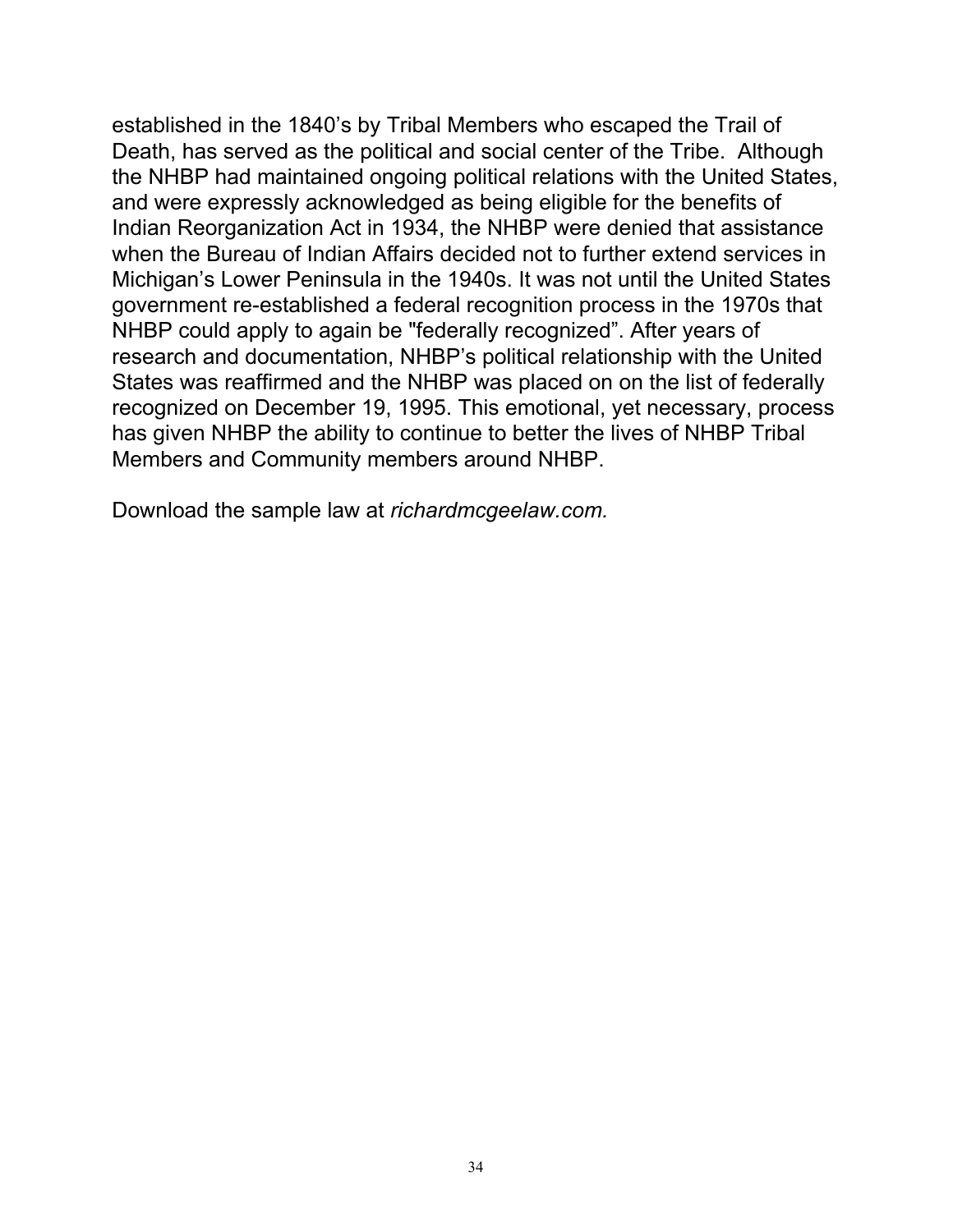## **ABC Tribe Fair Employment Practices Code**

#### **Article 1 Title; Declaration of Policy; Purpose**

Section 101 Title

- Section 102 Declaration and Policy
- Section 103 Purpose

#### **Article 2 Definitions**

Section 201 Definitions

#### **Article 3 Unlawful Discrimination**

- Section 301 Unlawful Employment Discrimination Prohibited, General Rule
- Section 302 Unlawful Discrimination against Qualified Individual with a Disability
- Section 303 Unlawful Employment Discrimination on the Basis of Pregnancy
- Section 304 Unlawful Employment Discrimination by Imposing a Mandatory Retirement Age
- Section 305 Unlawful Employment Discrimination Against "Whistleblowers"
- Section 306 Unlawful Employment Discrimination Against Retaliation
- Section 307 Proof of Unlawful Discrimination
- Section 308 Actions not Constituting Unlawful Employment Discrimination

#### **Article 4 Procedures of Claims Alleging Violations of this Code**

- Section 401 Exhaustion of Administrative Remedies Required
- Section 402 Actions filed by Complainants
- Section 403 Statute of Limitation
- Section 404 Remedies
- Section 405 Attorney's Fees and Costs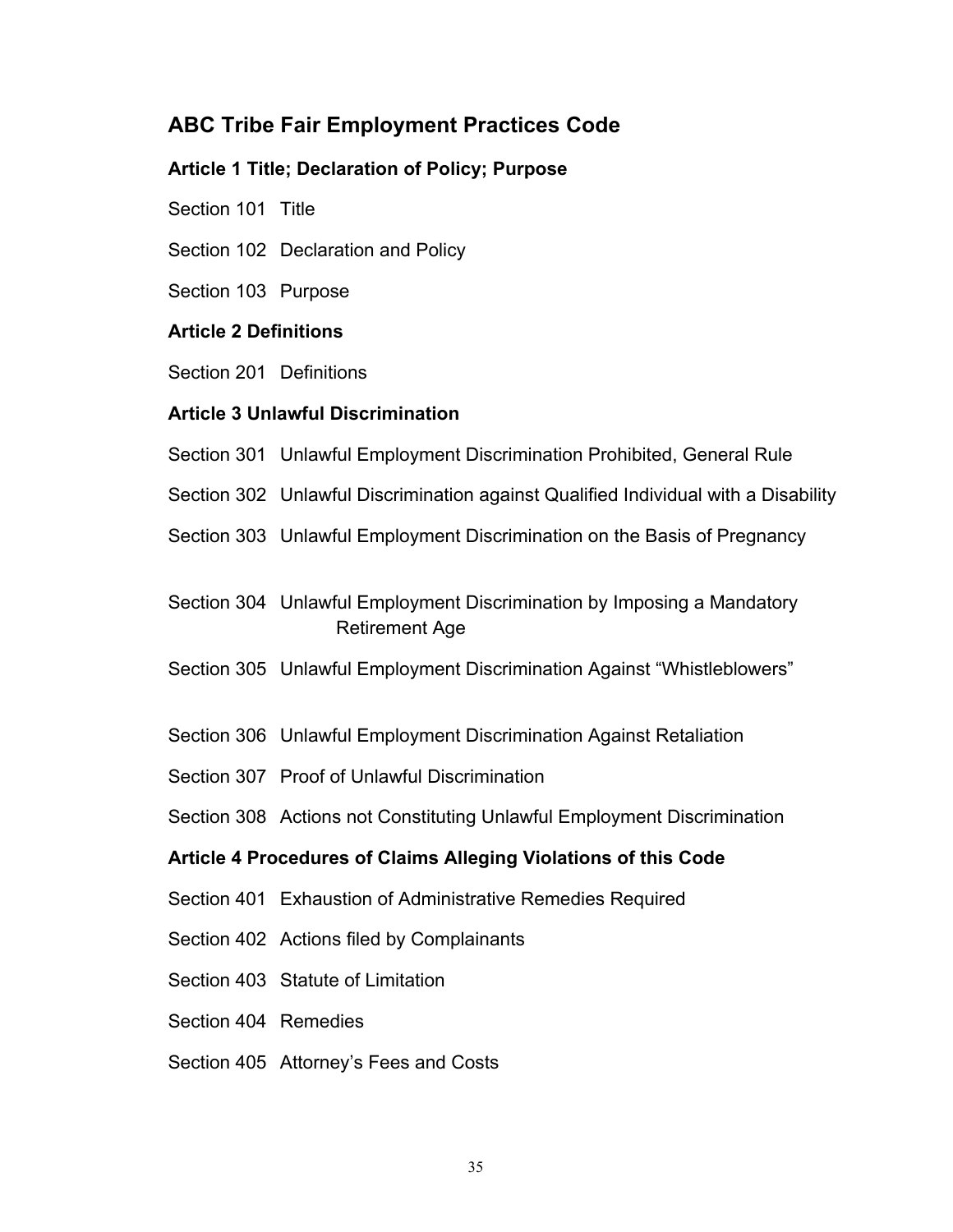- Section 406 Waiver of Sovereign Immunity
- Section 407 Persuasive Authority

### **Article 5 Policy and Training Requirement-Addressing Unlawful Discrimination and Sexual Harassment**

Section 501 Employer Responsibilities

#### **Article 6 Employment Leave**

- Section 601 Family Medical Leave Protection
- Section 602 Employee Benefits Protection
- Section 603 Effect on Existing Employee Benefits
- Section 604 Prohibited Acts
- Section 605 Judicial Enforcement
- Section 606 Waiver of Sovereign Immunity

#### **Article 7. Preference**

- Section 701. Indian Preference in Employment-General
- Section 702. Preferences Granted
- Section 703. Job Descriptions
- Section 704. Exhaustion of Administrative Remedies Required
- Section 705. Actions Filed by Complainants
- Section 706. Statute of Limitations
- Section 707. Remedies
- Section 708. Enforcement Actions by the Tribe
- Section 709. Reporting
- Section 710 Certifications

#### **Article 8 Employee Leave for Victims of Violence**

Section 801 Required Leave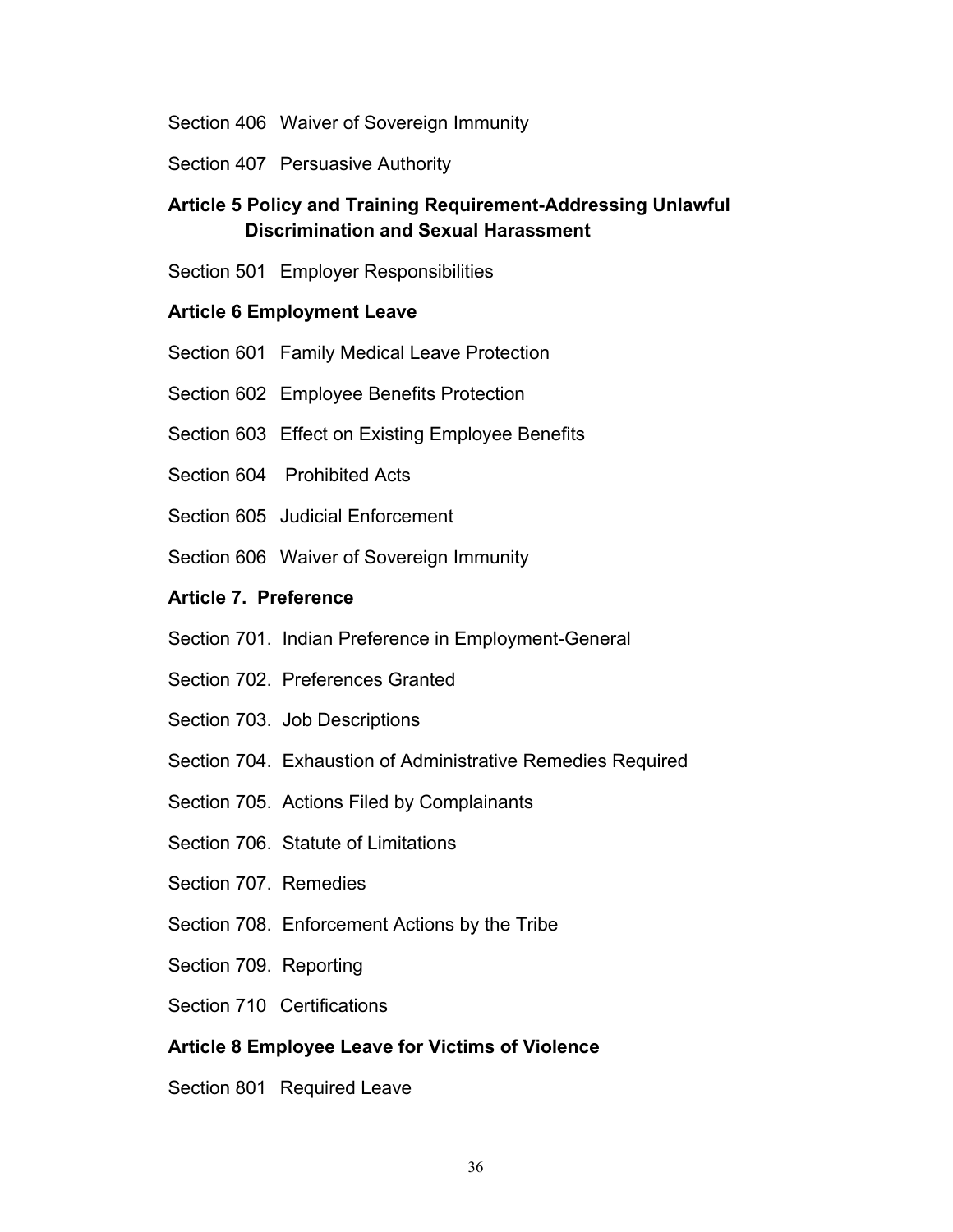#### Section 802 Definitions

- Section 803 Exceptions
- Section 804 Confidentiality
- Section 805 Judicial Enforcement
- Section 806 Waiver of Sovereign Immunity

#### **Article 9 Miscellaneous Employment Laws**

- Section 901 Employee Wages and Hours
- Section 902 Occupational Health and Safety Standards

#### **Article 10 Ethics**

- Section 1001 Code of Ethics
- Section 1002 Prohibited Activities

Section 1003 Protection of Employees

Section 1004 Complaints Against Employees

- Section 1005 Character Investigations Required
- Section 1006 Standards for Employment
- Section 1007 Nepotism
- Section 1008 Licensure to Operate Vehicles/Equipment
- Section 1009 Repayment of Indebtedness to the Tribe
- Section 1010 Non-Disclosure/Confidentiality
- Section 1011 Outside Employment

Section 1012

#### **Article 11 Due Process**

Section 1101 Disciplinary Action

Section 1102 Administrative Review Committee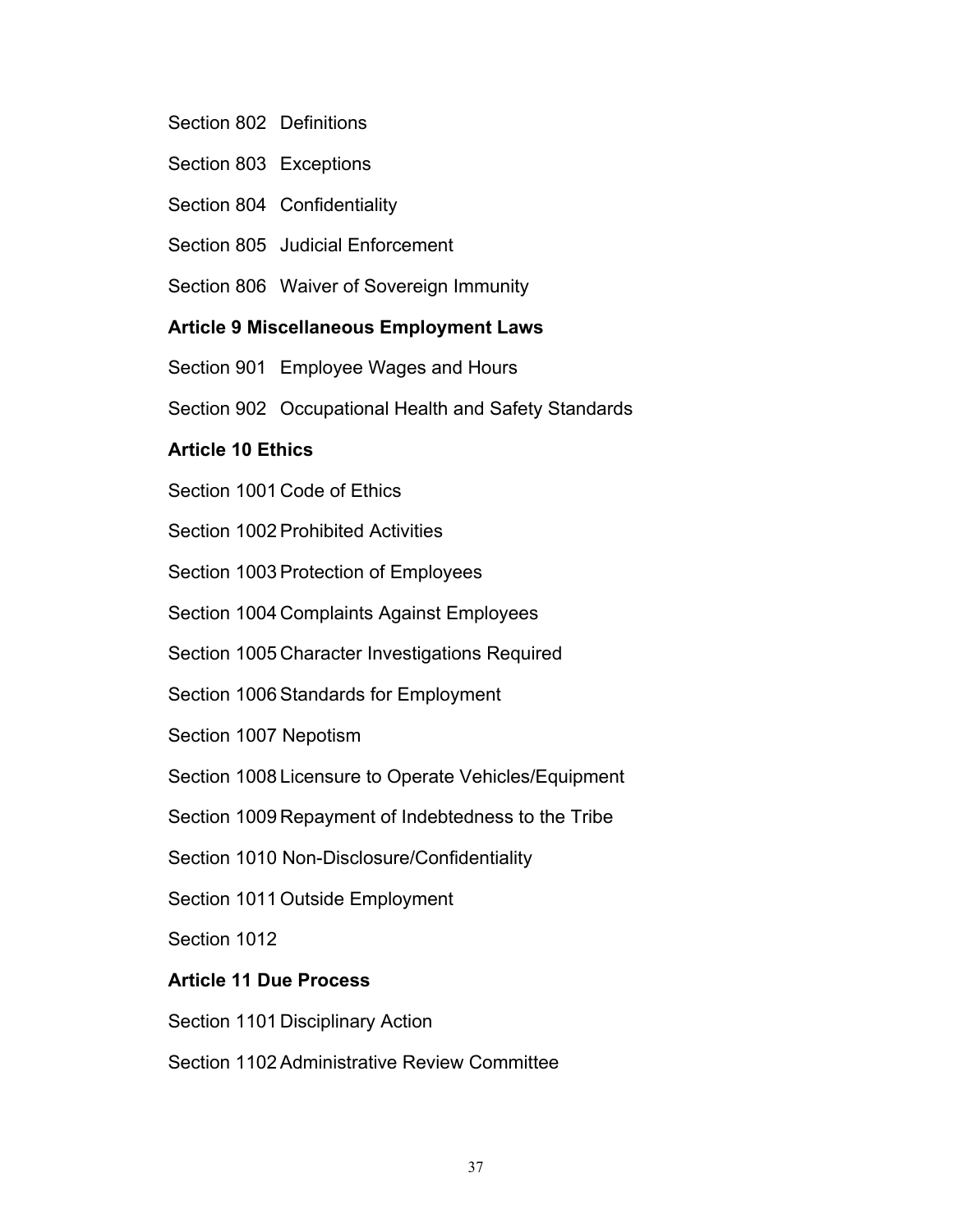Section 1103 Supervisory Responsibility for Grievance Resolution

Section 1104 Grievance Committee

### **Article 12 Right to Work**

- Section 1201 Preamble
- Section 1202 Definitions
- Section 1203 Right to work or Employment Without Membership in Labor **Organization**
- Section 1204 Illegality of Acts or Agreements Violating Article-Strike or Picketing for Illegal Purpose
- Section 1205 Civil Liability of Person Violating Article
- Section 1206 Injunctive Relief from Injury Resulting from Violation of this Article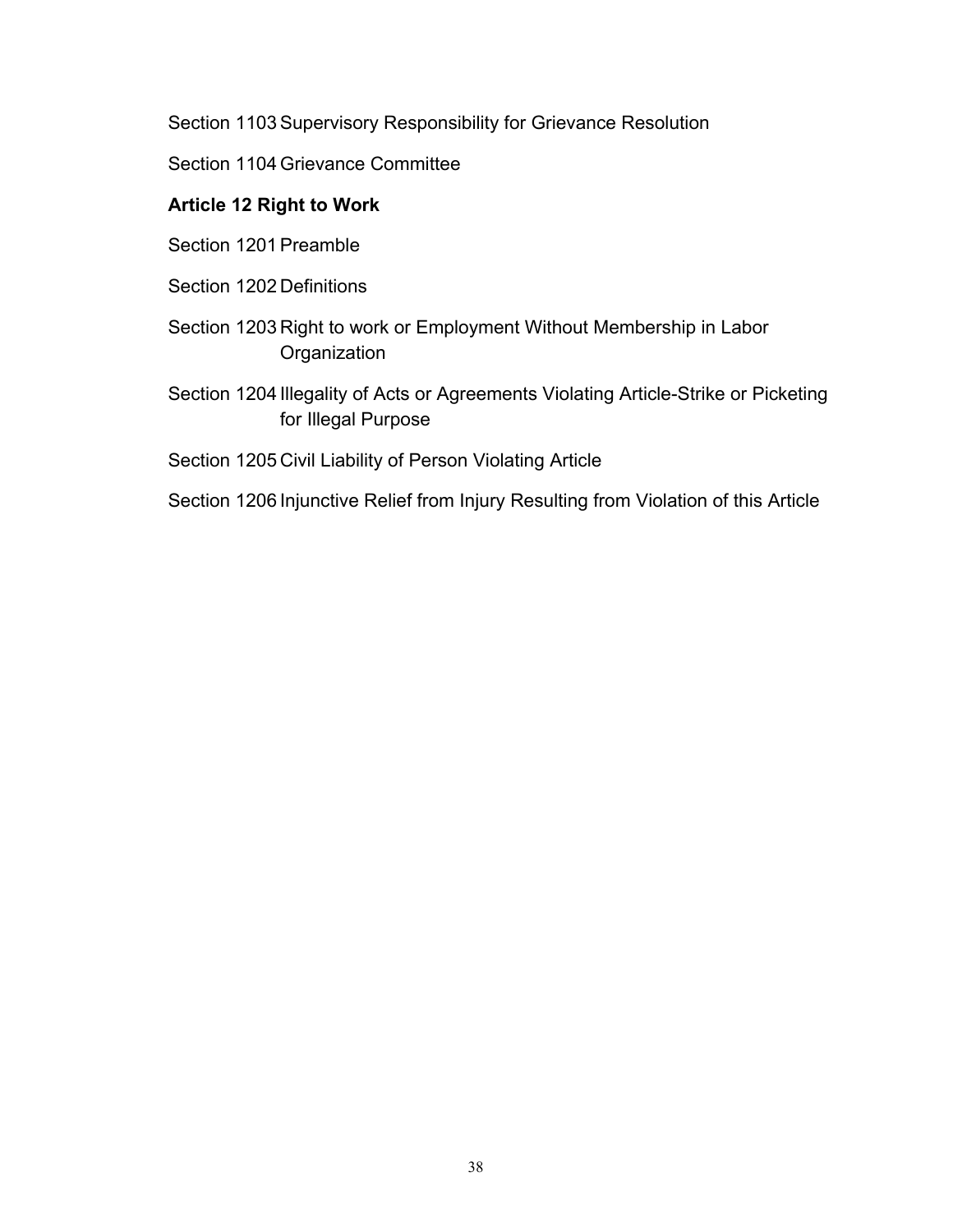# **ARTICLE 1**

**Section 101. Title.** This law shall be referred to as the ABC Tribe Fair Employment Practices Code.

**Section 102. Declaration and Policy.** As a sovereign Indian Tribe, the Tribe has inherent authority to govern employment relations within its jurisdiction. It is the public policy of the Tribe to:

- A. Ensure that citizens of the Tribe and other Native Americans gain and maintain employment opportunities within the Tribe's jurisdiction;
- B. Prevent and remedy unlawful discrimination in employment (other than to promote the employment of citizens of the Tribe and other Native Americans) on the basis of sex, race, color, national origin, religion, age, sexual orientation, familial status, or disability;
- C. Promote the Tribe's traditions and values by ensuring that the employers' employment practices and decisions reflect the Tribe's teachings and that the community of employees who are invited in, and accept employment within, our Tribal Community incorporate those values as well; and ensure that employees within the jurisdiction of the Tribe work in safe conditions, receive fair compensation, and otherwise have fair terms and conditions of employment consistent with this Code and other applicable law.

**Section 103. Purpose.** The Purpose of this Code is to carry out the powers of self-government in a manner that promotes and preserves the Tribe's values and traditions. In furtherance of that goal, the Tribe strives to be guided by its values and traditions in its deliberations and decisions. The rights and limitations contained in this Code are intended to reflect the values and traditions of the Tribe. This Code defines the Tribe's employment-related laws. The Code contemplates that employers will follow the Code by, in part, creating policies and procedures which follow the Code and provide for employees more detail regarding the employer's expectations.

The ABC Tribal Chairman is responsible for assuring the intentions of this Title concerning the recruitment, retention, employment, promotion, training, discipline, and termination of employees are achieved. The Chairman shall cause the appropriate oversight and monitoring to be established to assure the policies and guidelines are properly followed.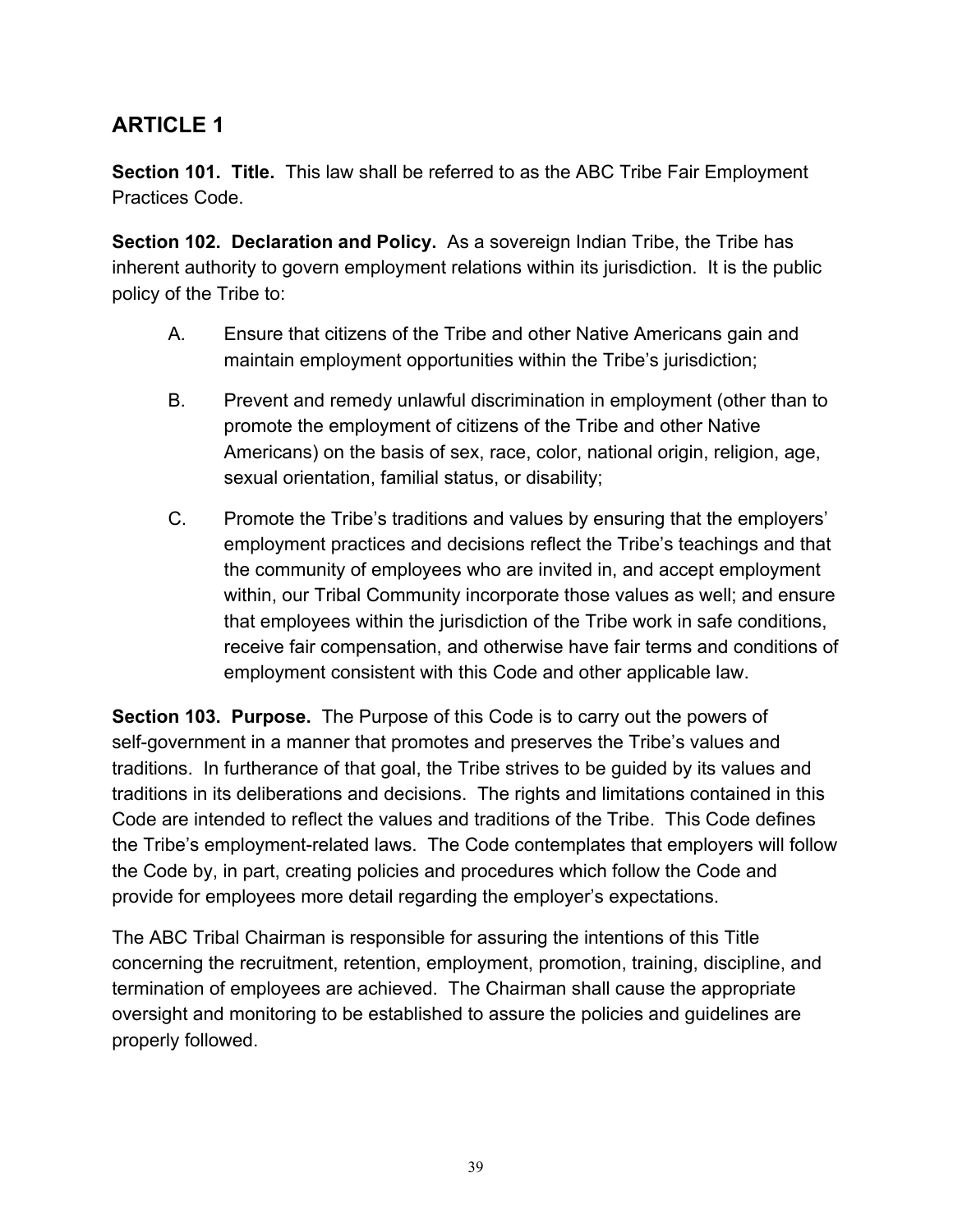## **ARTICLE 2. DEFINITIONS**

**Section 201. Definitions.** As used in this Code, unless the context indicates otherwise, the following words have the following meanings:

- A. *Tribe*: The Tribe means the ABC Tribe.
- B. *Direct Threat*. For purposes of subparagraph 302(D) "Direct Threat" means a significant risk to the health or safety of others that cannot be eliminated by reasonable accommodation.
- C. *Disability*. "Disability" means a physical or mental impairment of an individual which substantially limits one or more of such person's major life activities, the state of having a record of such impairment, or the state of being regarded as having such impairment.
	- 1. "Physical or mental impairment" means any physiological disorder or condition, cosmetic disfigurement, or anatomical loss affecting one or more of the following body systems: Neurological; musculoskeletal; special sense organs; respiratory; genitourinary; hemic and lymphatic; skin; and endocrine; any mental or psychological disorder, such as mental retardation, organic brain syndrome, emotional or mental illness, and specific learning disabilities; and includes but is not limited to, such diseases and conditions as orthopedic, visual, speech, and hearing impairments, cerebral palsy, epilepsy, muscular dystrophy, multiple sclerosis, cancer, heart disease, diabetes, mental retardation, emotional illness and drug addiction and alcoholism.
	- 2. "Major life activities" means functions such as caring for one's self, performing manual tasks, walking, seeing, hearing, speaking, breathing, learning, and working.
	- 3. "Having a record of such impairment" means having a history of, or having been misclassified as having, a mental or physical impairment that substantially limits one or more major life activities.
	- 4. "Being regarded as having an impairment" means having (a) a physical or mental impairment that does not substantially limit major life activities but is treated by an employer as constituting such a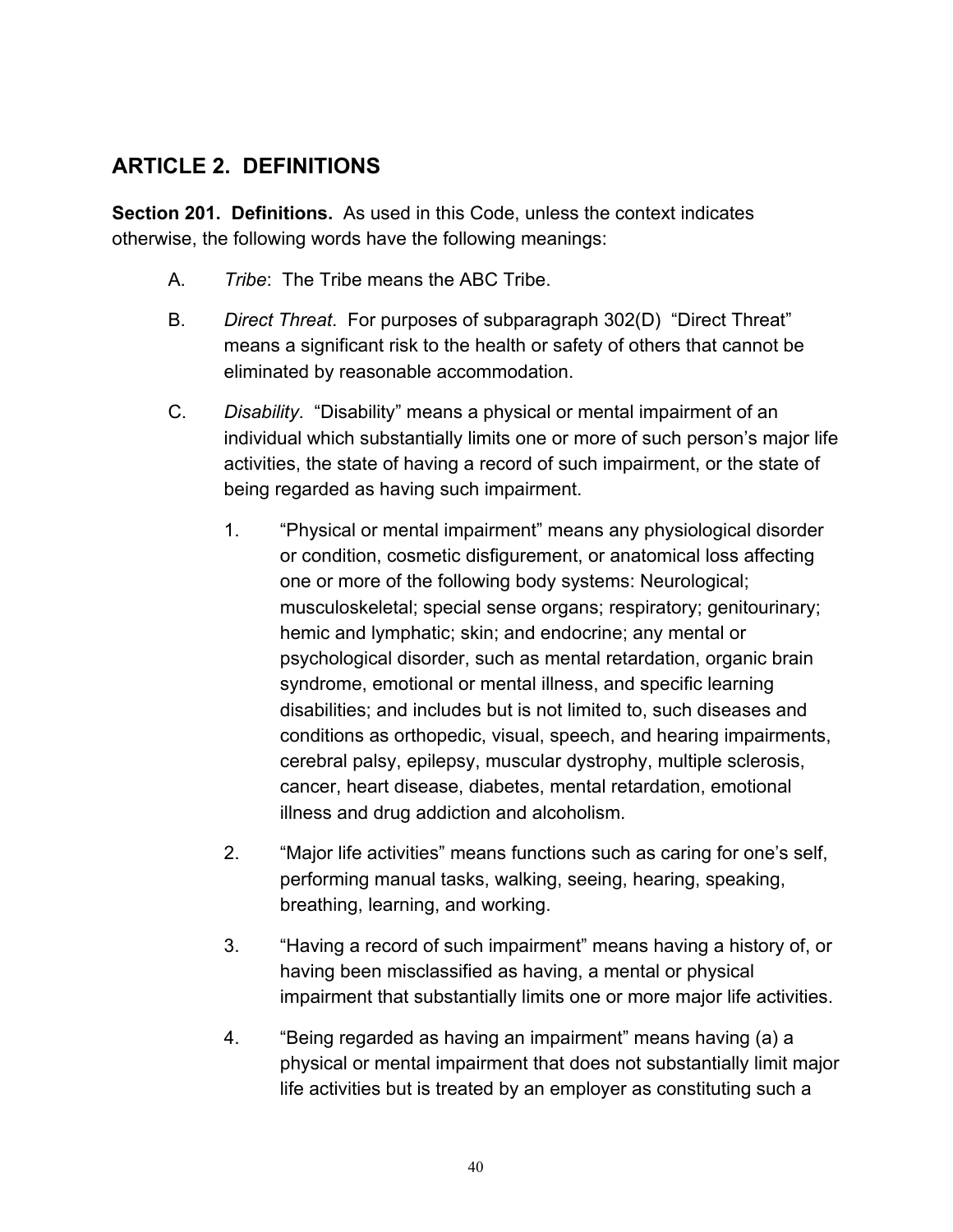limitation; (b) a physical or mental impairment that substantially limits major life activities only as a result of the attitudes of others toward such impairment; or (c) having none of the impairments defined in paragraph 1 of this section but being treated by an employer as having such an impairment and as being substantially limited by such impairment in one or more major life activities.

"Reasonable Accommodation"; "Direct Threat"; and "Undue Hardship" are terms used in Federal Disability Discrimination Law. The definitions here track the Federal law definitions. EEOC guidelines provide useful additional descriptions of these terms.

- D. *Discriminate*. "Discriminate" means to segregate, separate, or treat differently to an employee's detriment, and, for purposes of Section 302 as it relates to an individual with a disability, "discriminate" means:
	- 1. Limiting, segregating or classifying a job applicant or employee in a way that adversely affects the opportunities or status of the applicant or employee because of the disability of the applicant or employee;
	- 2. Excluding or otherwise denying equal jobs or benefits to a qualified individual because of the known disability of an individual with whom the qualified individual is known to have a relationship or association;
	- 3. Not making reasonable accommodations to the known physical or mental limitations of an otherwise qualified individual with a disability who is an applicant or employee unless the employer can demonstrate that the accommodation would impose an undue hardship on the operation of the business of the employer.
	- 4. Denying employment opportunities to a job applicant or employee who is an otherwise qualified individual with a disability, if the denial is based on the need of the employer to make reasonable accommodation to the physical or mental impairments of the employee or applicant;
	- 5. Using qualification standards, employment tests or other selection criteria that screen out or tend to screen out an individual with a disability or a class of individuals with disabilities unless the standard, test, or other selection criteria, as used by the employer,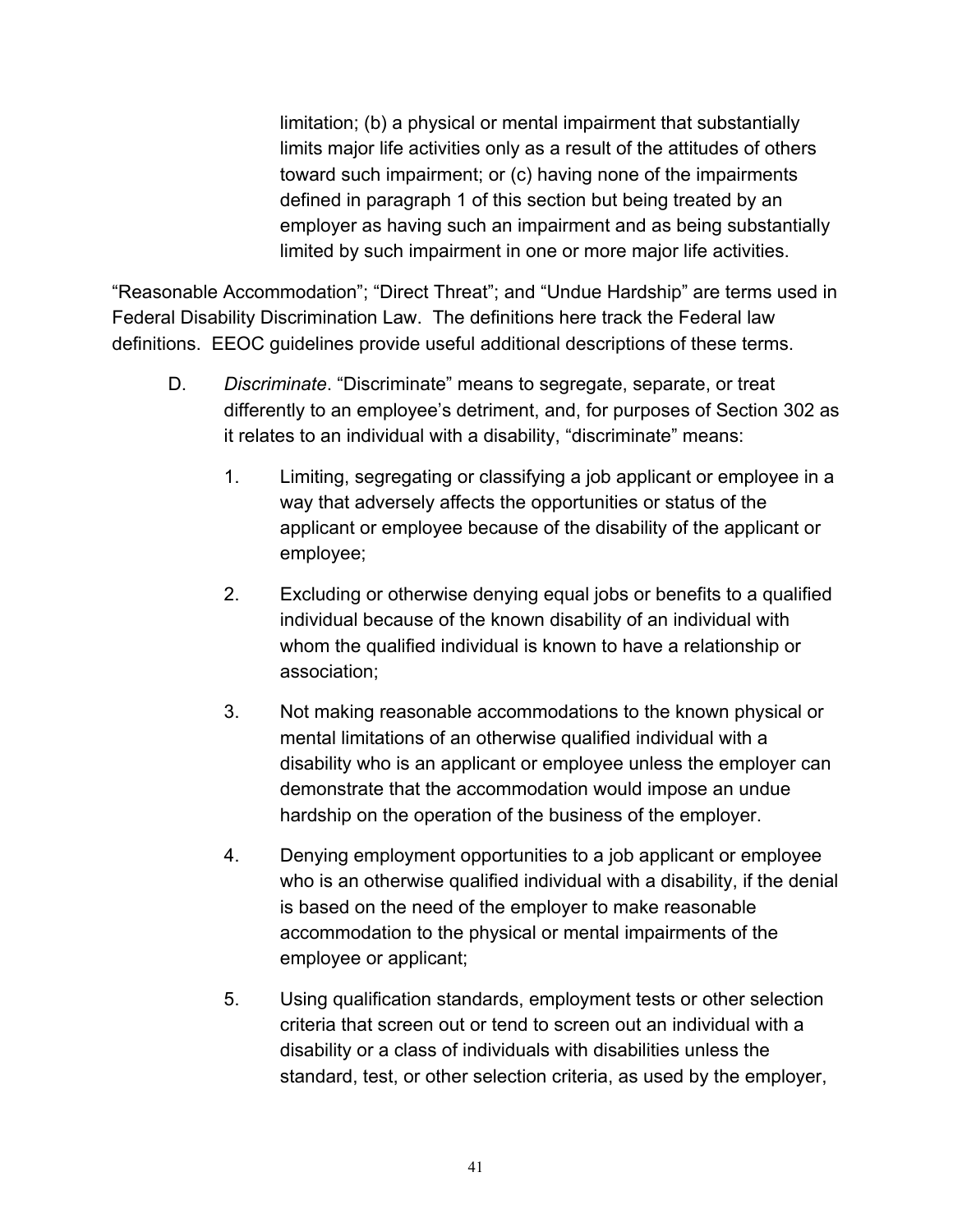is show to be job-related for the position in question and is consistent with business necessity; and

6. Failing to select and administer tests concerning employment in the most effective manner to ensure that, when the test is administered to a job applicant or employee who has a disability that impairs sensory, manual, or speaking skills, the test results accurately reflect the skills, aptitude or any other factor of the applicant or employee that the test is designed to measure, rather than reflecting the impaired sensory, manual, or speaking skills of the employee or applicant (except when such skills are the factors that the test is designed to measure).

"Discriminate" shall not mean treating Indians differently than non-Indians or Tribe members differently than other Native Americans in order to promote employment preferences for members of the Tribe or other Native Americans.

- E. *Employee*. "Employee" means an individual employed by an employer. Employee does not include elected officials, appointed members of the Boards or Commissions or independent contractors.
- F. *Employee Benefits*. For the purposes of Article 4, addressing family and medical leave protection, "Employee Benefits" means all benefits, other than salary and wages, provided or made available to employees by an employer and includes group life insurance, disability insurance, and pensions, regardless of whether benefits are provided by a policy or practice of an employer.
- G. *Employer*. "Employer" means any type of organization, including tribal or foreign corporations and partnerships; the Tribe; any political subdivision, agency, or department of the Tribe; and any enterprise of the Tribe doing business on lands within the jurisdiction of the Tribe and employing any number of employees; and any supervisor or agent acting on behalf of any of the foregoing organizations.
- H. *Familial Status* means one or more persons under the age of 18 residing with a parent or other person having custody of the individual(s) or residing with the designee of the parent or other person having or securing custody, with written permission of the parent or other person. For purposes of this definition, "Parent" includes a person who is pregnant.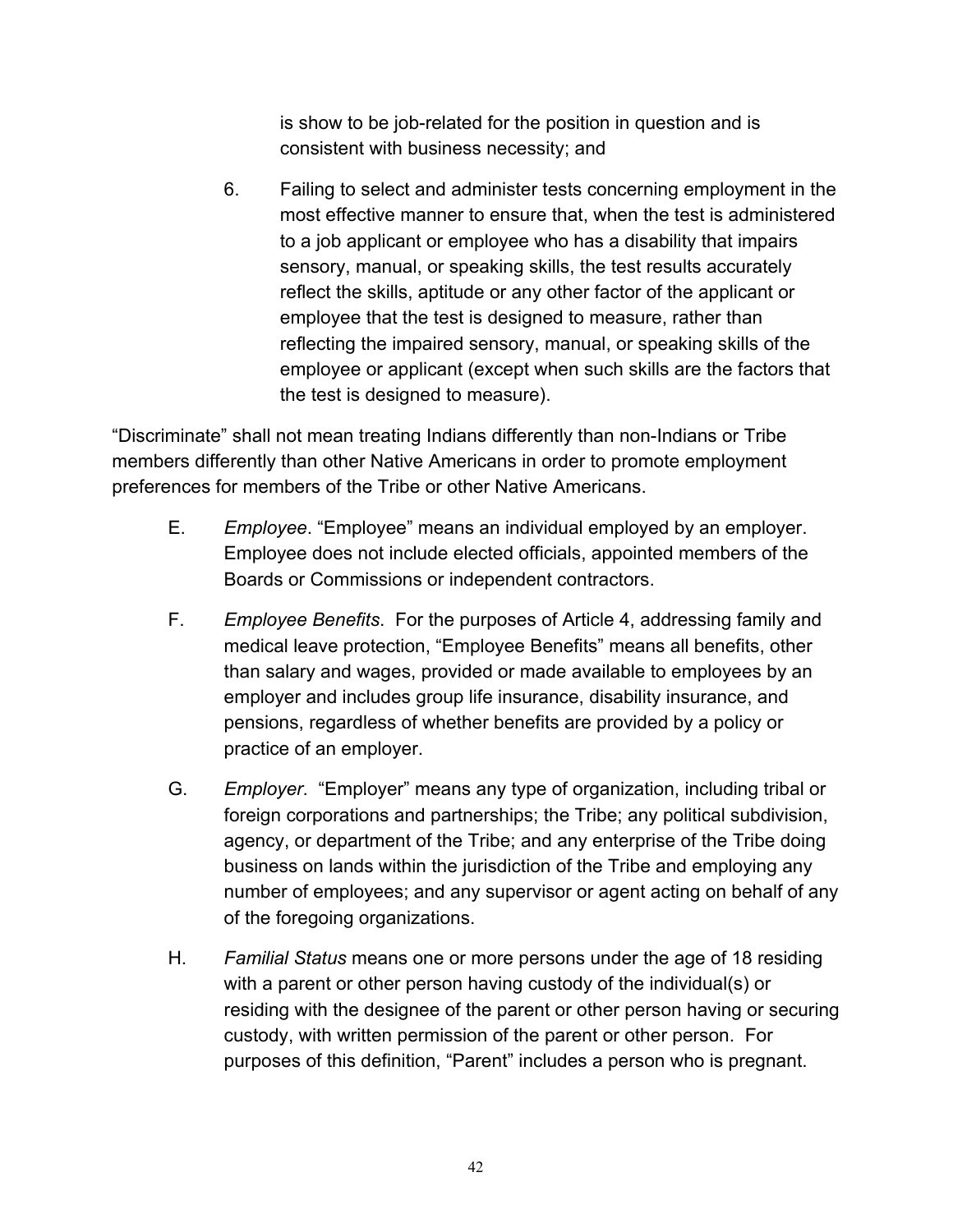- I. *Family Medical Leave*. For the purposes of Article 6, addressing family medical leave protection, "Family Medical Leave" means leave requested by an employee for:
	- 1. Serious health condition of the employee;
	- 2. The birth of the employee's child;
	- 3. The placement of a child 16 years of age or less with the employee in connection with the adoption of the child by the employee;
	- 4. A child, parent or spouse with a serious health condition;
	- 5. The donation of an organ of the employee for a human organ transplant;
	- 6. A spouse, son, daughter, parent, or next of kin of a person who is a current member of the Armed Forces who is undergoing medical treatment, recuperation, or therapy, is otherwise in outpatient status, or is otherwise on the temporary disability list, for a serious injury or illness which was incurred in the line of duty on active duty; or
	- 7. A qualifying exigency arising out of the fact that the employee's spouse, son, daughter, or parent is on active duty, or has been notified of an impending call or order to active duty, in support of a contingency operation.
- J. *Health Care Provider*. For the purposes of Article 6, addressing family medical leave protection, "health care provider" means a doctor of medicine or osteopathy who is licensed to practice medicine or surgery in the State of North Dakota.
- K. *Indian*. "Indian" means an enrolled member of a federally recognized Indian Tribe.
- L. *Native American*. "Native American" means an enrolled member of a federally recognized Indian Tribe.
- M. *Public Body*. "Public Body" means all of the following:
	- 1. An officer, agency, department, instrumentality, division, commission, council, authority or other body of the Tribe;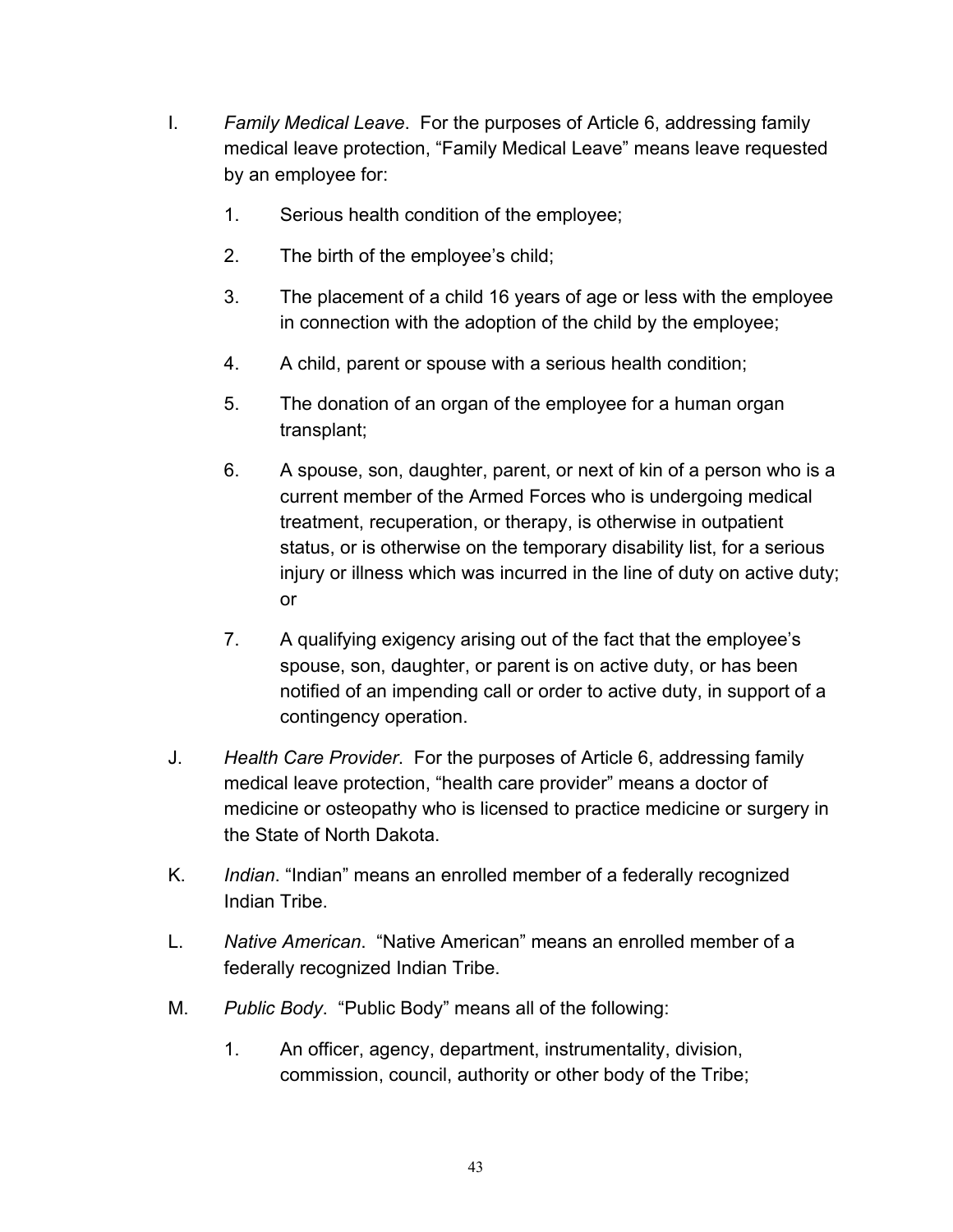- 2. A law enforcement agency or any member or employee of a law enforcement agency; and
- 3. The Tribal Court and any member of the Tribe's judiciary.
- N. *Qualified Individual with a Disability*. "Qualified individual with a disability" means an individual with a disability who, with or without reasonable accommodation, can perform the essential functions of the employment position that the individual holds or desires. For the purposes of this Code, consideration shall be given to the employer's judgment as to what functions of a job are essential, and if an employer has prepared a written description before advertising or interviewing applicants for the job, this description shall be considered evidence of the essential functions of the job.
- O. *Reasonable Accommodation*. The term "reasonable accommodation" may include making existing facilities used by employees readily accessible to and usable by individuals with disabilities.
- P. *Serious Health Condition*. For the purposes of Article 6, addressing family medical leave protection, "serious health condition" means an illness, injury, impairment or physical or mental condition that involves:
	- 1. Inpatient care in a hospital, hospice, or residential medical care facility; or
	- 2. Continuing treatment of a chronic serious health condition by a health care provider.

It is intended that the term "Serious Health Condition", as used in this Code, have the same meaning as is ascribed to that term in the U.S. Department of Labor Regulations published at 60 Fed. Reg. 67934 (November 17, 2008) (Codified at 25 C.F.R. Part 825 et seq.).

- Q. *Sexual Orientation*. Means having, or being perceived to have, an orientation for heterosexuality, homosexuality, or bisexuality.
- R. *State Average Weekly Wage (SAWW)*. The average weekly wage for employees in the State of Bliss for each calendar year.
- S. *Tribal Court*. The "Tribal Court" means the ABC Tribal Court.
- T. *Undue Hardship*.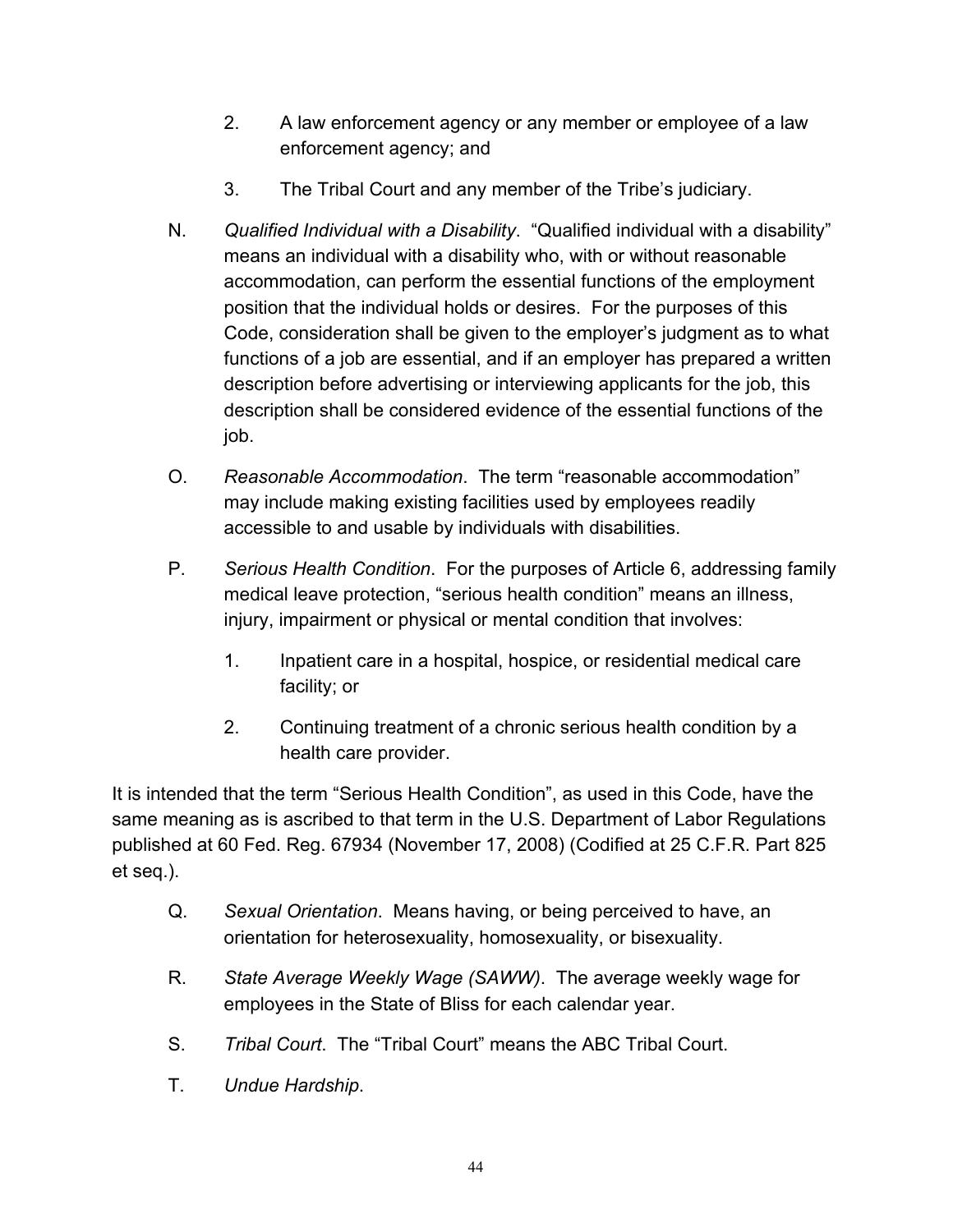- 1. In general. The term "Undue Hardship" means an action requiring significant difficulty or expense, when considered in light of the factors set forth in paragraph (2) of this section.
- 2. Factors to be considered. In determining whether an accommodation would impose an undue hardship on an employer, factors to be considered include
	- a) The nature and cost of the accommodation needed under this Code;
	- b) The overall financial resources of the facility or facilities involved in the provision of the reasonable accommodation; the number of persons employed at such facility; the effect on expenses and resources, or the impact otherwise of such accommodation upon the operation of the facility;
	- c) The overall financial resources of the employer; the overall size of the business of the employer with respect to the number of its employees; the number, type, and location of its facilities; and
	- d) The type of operation or operations of the employer, including the composition, structure and functions of its workforce; the geographic separateness, administrative, or fiscal relationship of the facility or facilities in question to the employer.
- 3. For purposes of determining if an action constitutes an "Undue Hardship", an employer shall not be required to provide a handicapped employee with "equipment or devices" to enable him/her to perform a job if the cost to the employer for each handicapped employee would exceed:
	- a) 1.5 times the SAWW, if the employer has more than 4 but fewer than 25 employees; or
	- b) 3 times the SAWW, if the employer has 25 or more employees.
- 4. For purposes of determining if an action constitutes an "Undue Hardship", an employer shall not be required to provide a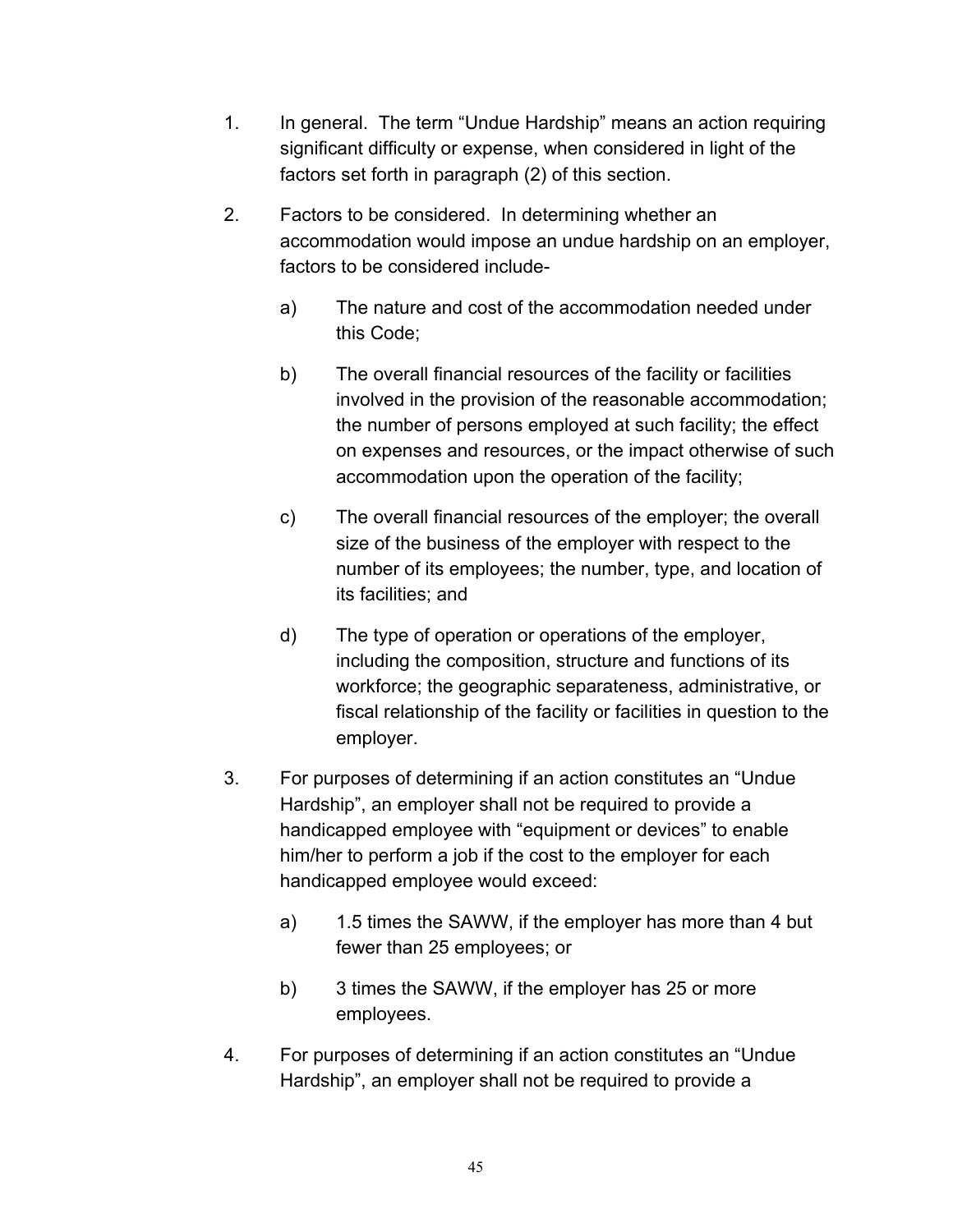handicapped employee with any other accommodation to enable him/her to perform the job if the cost to the employer for each handicapped employee would exceed:

- a) 5 times the SAWW, if the employer has more than 4 but fewer than 20 employees;
- b) 10 times the SAWW, if the employer has fewer than 50 employees; or
- c) 15 times the SAWW, if the employer has 50 or more employees.

# **ARTICLE 3. UNLAWFUL DISCRIMINATION**

## **Section 301. Unlawful Employment Discrimination Prohibited; General Rule.** Except when based on a bona fide occupational qualification or in furtherance of the provision of employment preferences provided to citizens of the Tribe and other persons entitled to preference it shall be unlawful employment, discrimination in violation of this Code:

- A. For an employer to discharge an employee or discriminate with respect to any decision to hire, grant tenure, promote, transfer, establish compensation, terms, conditions or privileges of employment or any other matter directly or indirectly related to employment which has a detrimental effect on an individual or group of individuals because of their sex, race, color, national origin, religion, age, familial status, sexual orientation, or disability;
- B. For an employer in recruiting of individuals for employment or in hiring them, to utilize any employment agency that the employer knows or has reasonable cause to know discriminates against individuals because of their sex, race, color, national origin, religion, age, familial status, sexual orientation, or disability; or
- C. For an employer to discriminate in any manner against individuals because they have opposed a practice that would be a violation of this Code or because they have made a charge, reported, testified, or assisted in any investigation, proceeding or hearing under this Code.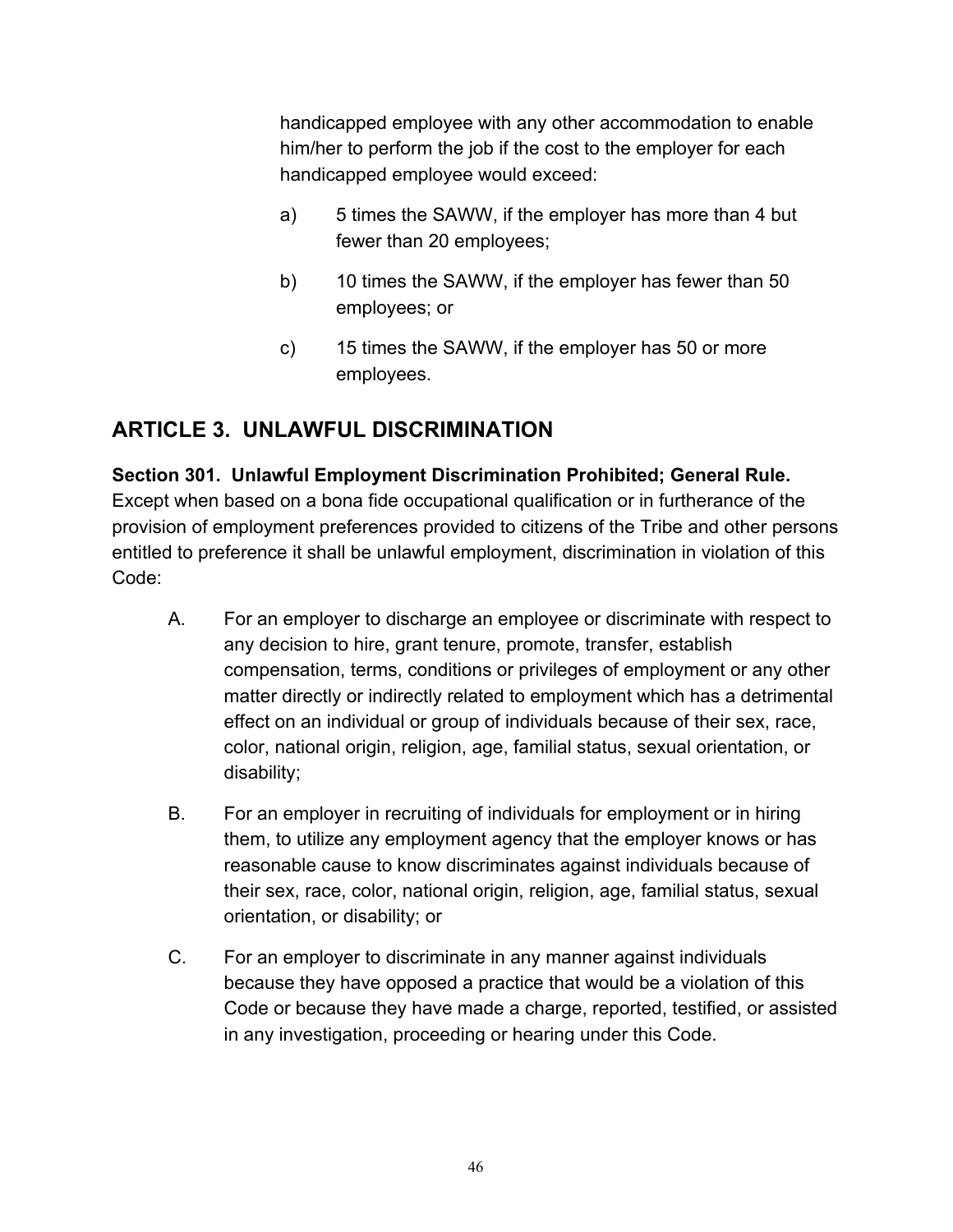- D. Types of Discrimination. "Unlawful Employment Discrimination," as that term is used in this section:
	- 1. Overt discrimination: an intentional, purposeful act of discrimination, such as direct epithets aimed at an individual because of sex, race, color, national origin, religion, age, familial status, sexual orientation, or disability, resulting in adverse employment action.
	- 2. Harassment (including sexual harassment): Submission to such conduct is made either explicitly or implicitly a term or condition of an individual's employment;
		- a) Unwelcome sexual advances, requests for sexual favors, and other verbal or physical conduct of a sexual nature as well as unwelcome comments, jokes, acts and other verbal or physical conduct related to race, color, national origin, religion, age, familial status, sexual orientation, or disability constitute unlawful workplace harassment when:
			- i. Submission to such conduct is made either explicitly or implicitly a term or condition of an individual's employment;
			- ii. Submission to or rejection of such conduct by an individual is used as the basis for employment decisions affecting such individual; or
			- iii. Such conduct has the purpose or effect of substantially interfering with an individual's work performance or creating an intimidating, hostile, or offensive working environment.

### **Section 302. Unlawful Discrimination against Qualified Individual with a Disability; Medical Screening; Illegal Use of Drugs and Alcohol.**

A. General Rule. An employer shall not discriminate against a qualified individual with a disability because of the disability of the individual in regard to job application procedures, the hiring, advancement or discharge of employees, employee compensation, job training and other terms, conditions and privileges of employment.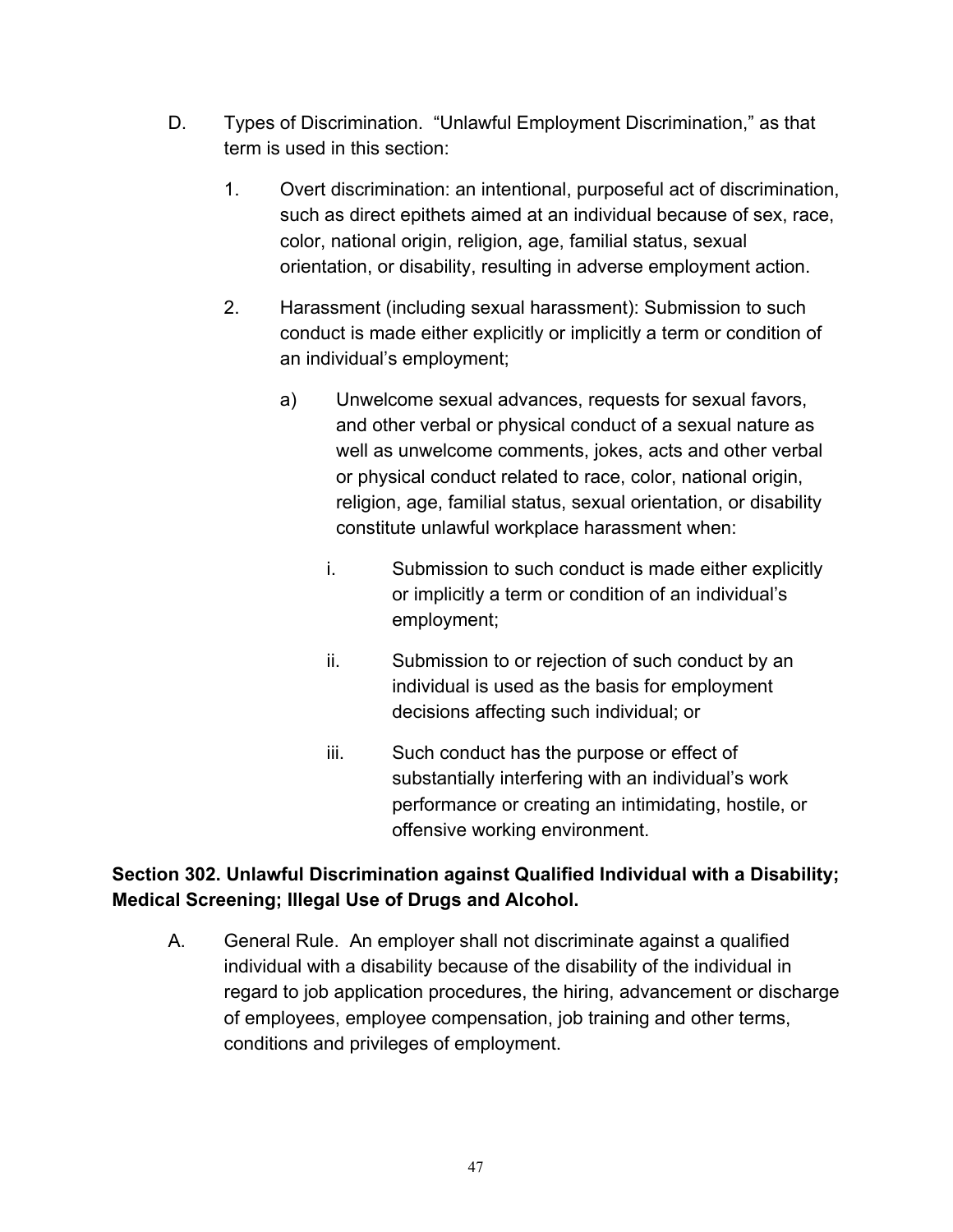- B. Medical Examinations and Inquiries. The prohibition against discrimination referred to in paragraph 302(A) of this section shall include medical examinations and inquiries.
	- 1. Pre-Employment.
		- a) Prohibited examination or inquiry. Except as provided in subparagraph (B) an employer shall not conduct a medical examination or make inquiries of a job applicant as to whether such applicant is an individual with a disability or as to the nature or severity of such disability.
		- b) Acceptable inquiry. An employer may make pre-employment inquiries into the ability of an applicant to perform the essential job-related functions and whether a reasonable accommodation by the employer will permit the applicant to perform the essential job-related functions.
	- 2. Employment Entrance Examination. An employer may require a medical examination after an offer of employment has been made to a job applicant and prior to the commencement of the employment duties of such applicant, and may condition an offer of employment on the results of such examination, if
		- a) All entering employees are subjected to such an examination regardless of disability;
		- b) Information obtained regarding the medical condition or history of the applicant is collected and maintained on separate forms and in separate medical files and is treated as a confidential medical record, except that
			- i. Supervisors and managers may be informed regarding necessary restrictions on the work or duties of the employee and necessary accommodations;
			- ii. First aid and safety personnel may be informed, when appropriate, if the disability might require emergency treatment; and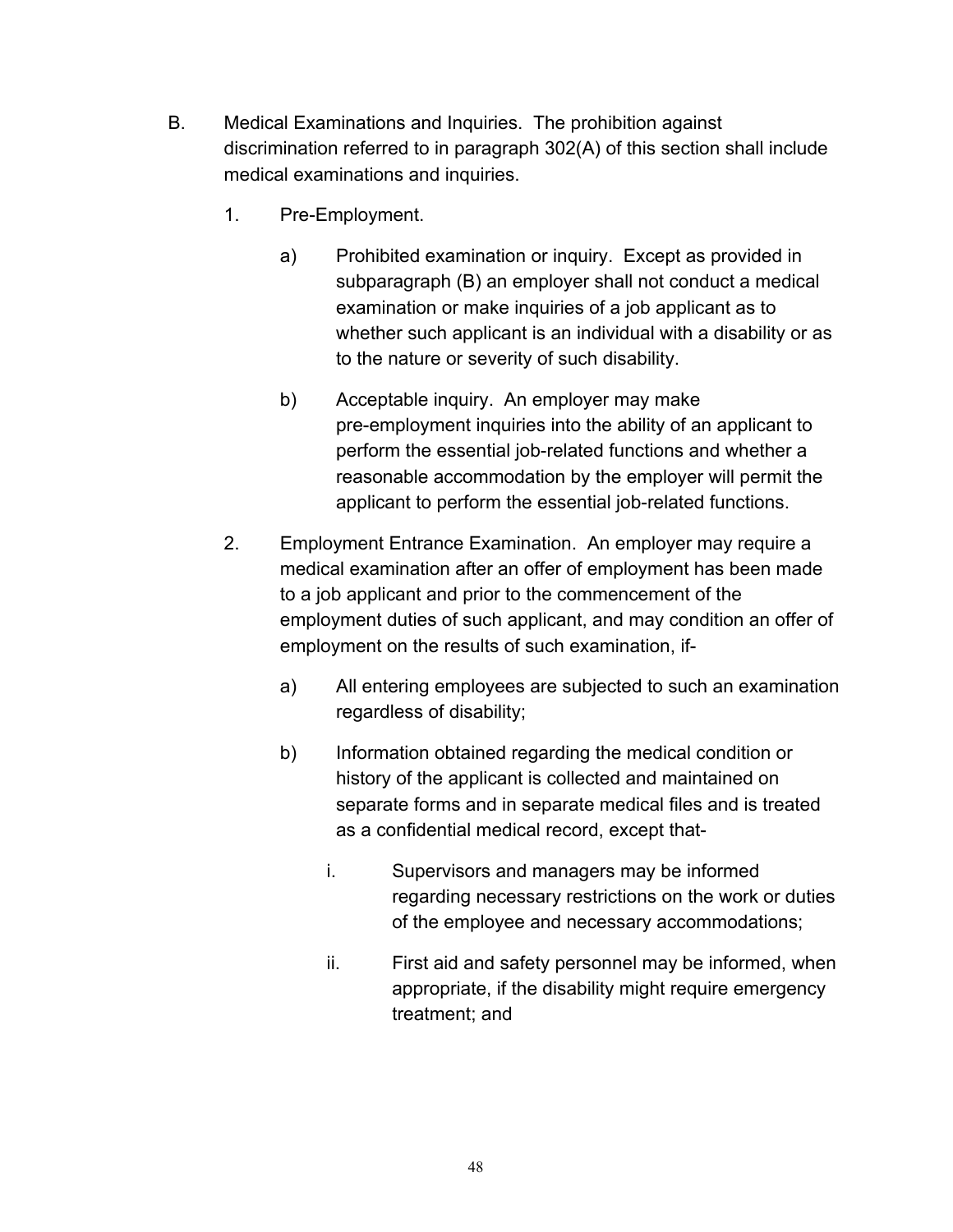- iii. Tribal Government officials investigating compliance with this Code shall be provided relevant information on request; and
- c) The results of such examination are used only in accordance with this Code.
- 3. Examination and Inquiry during Employment.
	- a) Prohibited examinations and inquires. An employer shall not require a medical examination and shall not make inquiries of an employee as to whether such employee is an individual with a disability or as to the nature or severity of the disability, unless such examination or inquiry is shown to be job-related and consistent with business necessity.
	- b) Acceptable examinations and inquiries. An employer may conduct voluntary medical examinations, including voluntary medical histories, which are part of an employee health program available to employees at that work site. An employer may make inquiries into the ability of an employee to perform essential job-related functions.
	- c) Requirement. Information obtained under subparagraph (B) regarding the medical condition or history of an employee are subject to the requirements of subparagraphs (B) and (C) of paragraph 302 (B)(2).
- C. Drug Use and Alcohol.
	- 1. Medical Tests. A test to determine the illegal use of prescription drugs or other illegal drugs by an employee or applicant does not constitute a pre-employment medical examination for purposes of subsection 302(B) of this section.
	- 2. Qualified Individual with a Disability. For purposes of this Code, the term "Qualified Individual with a Disability" shall not include any employee or applicant who is currently engaging in the illegal use of drugs, when an employer acts on the basis of such use.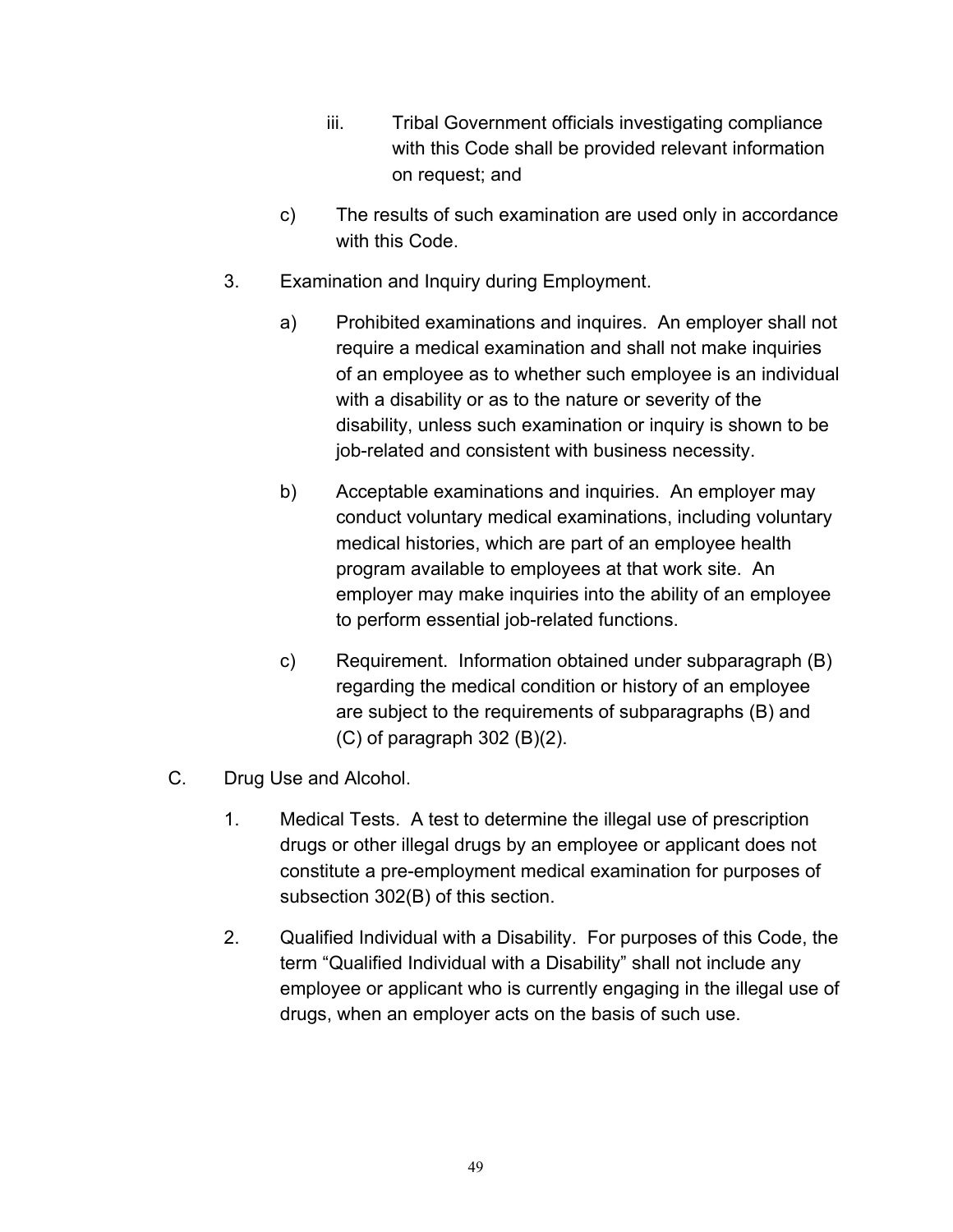- 3. Rules of Construction. Nothing in subparagraph 302(C)(2) shall be construed to exclude as a qualified individual with a disability an individual who:
	- a) Has successfully completed a supervised drug rehabilitation program and is no longer engaging in the illegal use of drugs, or has otherwise been rehabilitated successfully and is no longer engaging in such use;
	- b) Is participating in a supervised rehabilitation program and is no longer engaging in such use; or
	- c) Is erroneously regarded as engaging in such use, but is not engaging in such use.
- 4. It shall not be a violation of this Code for an employer to adopt or administer reasonable policies or procedures, including but not limited to drug testing, designed to ensure that an individual described in subparagraphs 302 (C)(3)(A) or (B) is no longer engaging in the illegal use of drugs.
- 5. Authority of Employers. An employer may:
	- a) Prohibit the illegal use of prescription drugs and other illegal drugs and the use of alcohol at the workplace or workplace functions by all employees;
	- b) Require that employees may not be under the influence of alcohol or be engaging in the illegal use of drugs at the workplace;
	- c) Require that employees behave in conformance with the requirements established under the Federal Drug-Free Workplace Act of 1988, 41 U.S.C § 701 et seq.; and
	- d) Hold an employee who engages in the illegal use of drugs or who is an alcoholic to the same qualification standards for employment or job performance and behavior to which that entity holds other employees, even if any unsatisfactory performance or behavior is related to the drug use or alcoholism of the employee, provided that an employer shall make reasonable accommodation to an alcoholic or drug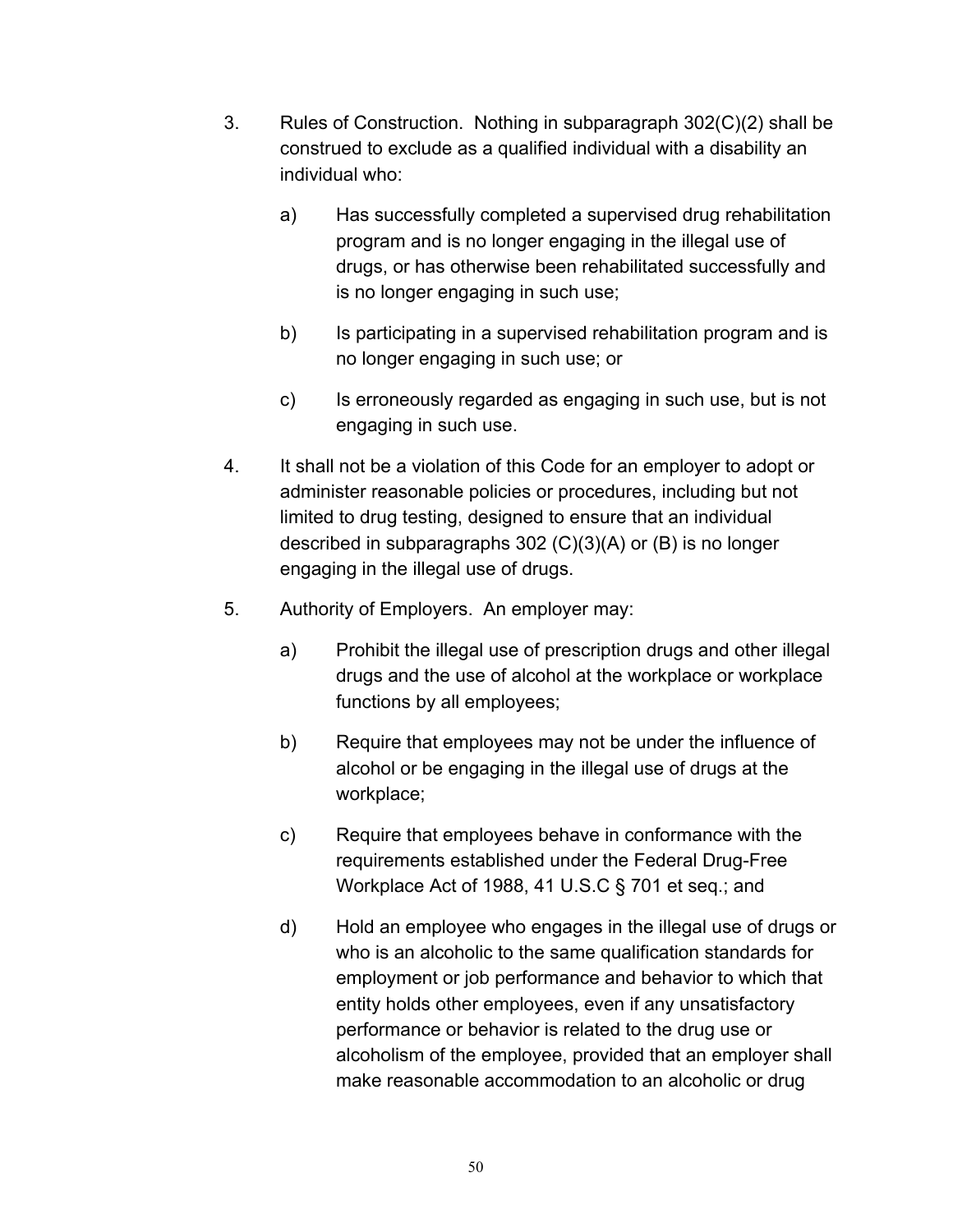user who is seeking treatment or has successfully completed treatment.

### **Section 303. Unlawful Employment Discrimination on the Basis of Pregnancy.**

- A. Sex defined. For the purpose of this Code the word "sex" includes pregnancy and medical conditions which result from pregnancy.
- B. Pregnant women who are able to work. It shall be unlawful employment discrimination in violation of this Code, except where based on a bona fide occupational qualification, for an employer to treat a pregnant woman who is able to work in a different manner from other persons who are able to work.
- C. Pregnant women who are not able to work. It shall also be unlawful employment discrimination in violation of this Code, except where based on a bona fide occupational qualification, for an employer to treat a pregnant woman who is not able to work because of a disability or illness resulting from pregnancy, or from medical conditions which result from pregnancy, in a different manner from other employees who are not able to work because of disabilities or illnesses.
- D. Employer not responsible for additional benefits. Nothing in this subsection may be construed to mean that an employer is required to provide sick leave, a leave of absence, medical benefits or other benefits to a woman because of pregnancy or other medical conditions that result from pregnancy, if the employer does not also provide sick leaves, leaves of absence, medical benefits or other benefits for the employer's other employees and is not otherwise required to provide those leaves or benefits under Tribal Law or applicable federal Law.

**Section 304. Unlawful Age Discrimination by Imposing a Mandatory Retirement Age.** It shall be unlawful employment discrimination for any employer to require or permit, as a condition of employment, any employee to retire at or before a specified age or after completion of a specified number of years of service. This subsection shall not be construed to affect or limit any power or duty relating to pension or retirement plans which the United States Government reserves to itself.

### **Section 305. Unlawful Employment Discrimination against "Whistleblowers."**

A. General Rule. No employer may discharge, threaten or otherwise discriminate against an employee regarding the employee's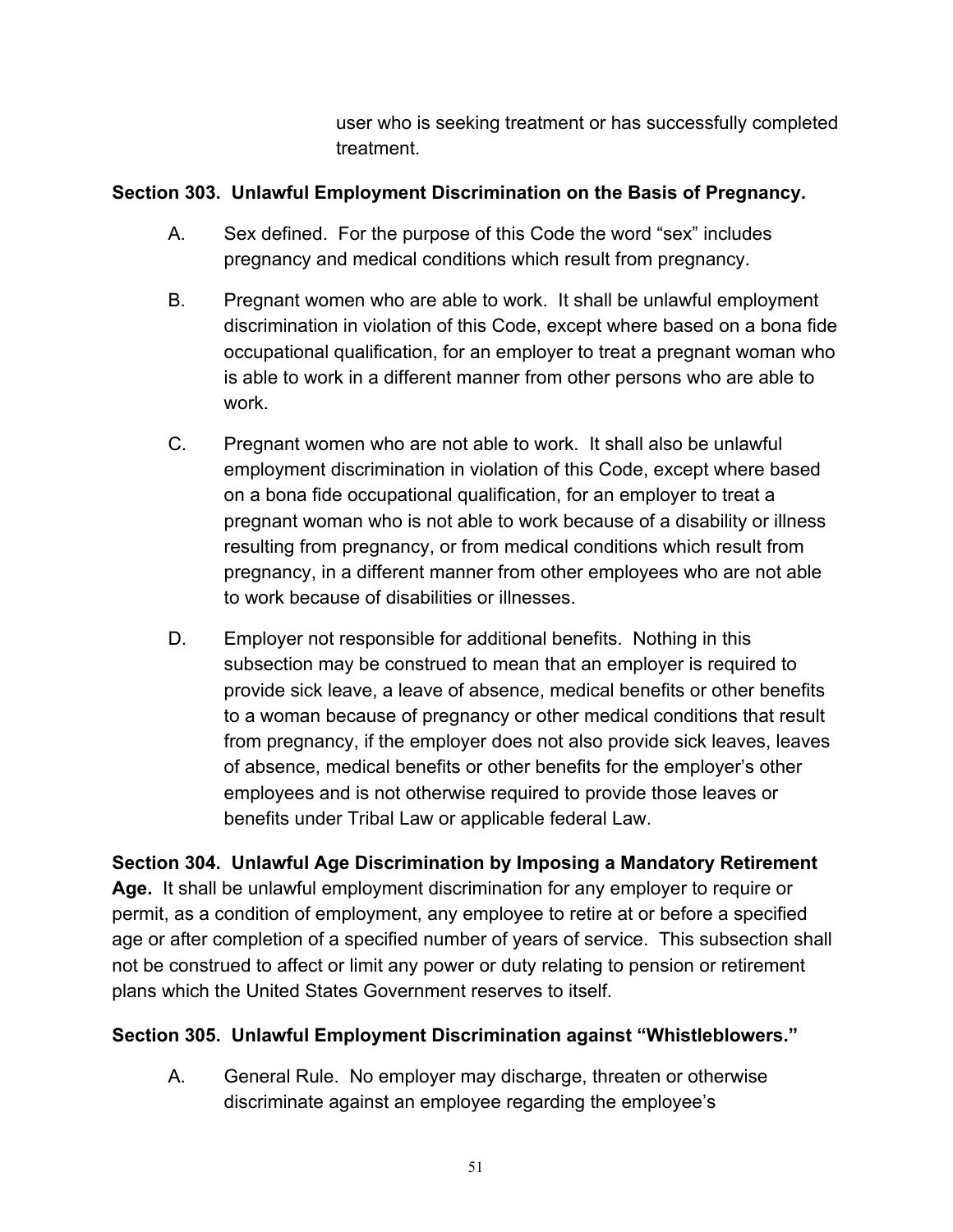compensation, terms, conditions, location, or privileges of employment as a reprisal because:

- 1. Subject to the requirements of Section 305(B), the employee, acting in good faith, or a person acting on behalf of the employee, has previously reported in writing to a public body with regulatory authority over the employer, what they employee has reasonable cause to believe is a violation of a law or regulation adopted by the Tribe, including Section 902 of this Code;
- 2. Subject to the requirements of Section 305(B), the employee, acting in good faith, or a person acting on behalf of the employee, has previously reported in writing to a public body with regulatory authority over the employer, what they employee has reasonable cause to believe is a condition or practice that would put at risk the health or safety of that employee or any other individual. The protection from discrimination provided in this section specifically includes school personnel who report safety concerns to school officials with regard to a violent or disruptive student;
- 3. The employee is requested to participate, or does participate, in an investigation, hearing or inquiry held by a public body, or in a court action; or
- 4. The employee, acting in good faith, has previously refused to carry out an directive given to the employee by a person in a supervisory position; and
	- a) The employee informed the supervisor giving the directive that the directive would result in a violation of law or regulation; or
	- b) The employee believes would expose the employee or any other individual to a condition that would result in serious injury or death, after having sought and been unable to obtain a correction of the dangerous condition from the employer.

**Section 306. Unlawful Employment discrimination against Retaliation.** No employer shall discharge or otherwise discriminate against any employee or applicant because of any action taken by such employee or applicant to exercise his/her rights under this Code or because they provided assistance in the enforcement of this Code.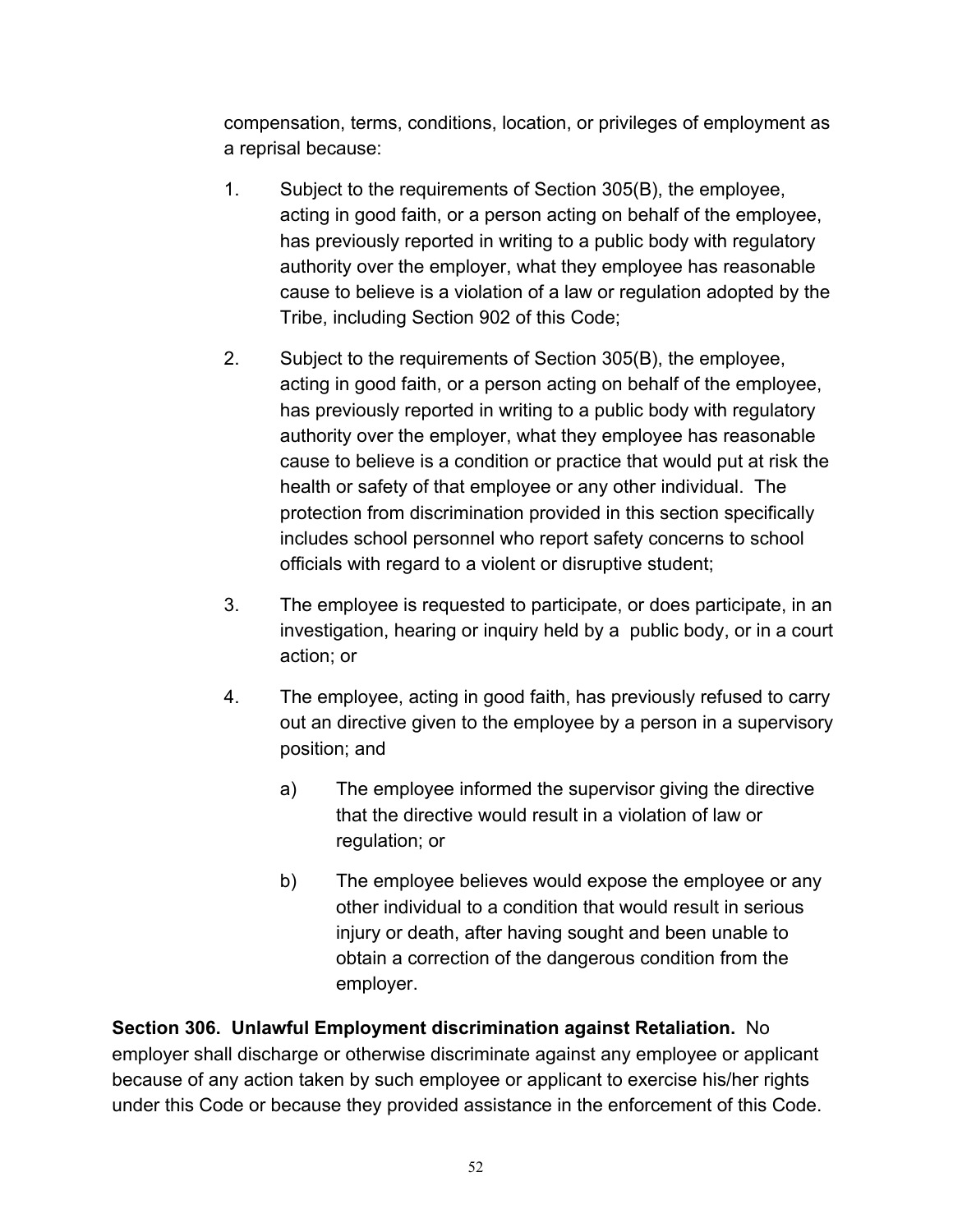Such action or assistance includes but is not limited to: filing a complaint, stating an intent to file a complaint, supporting employees who are involved in the complaint process, cooperating with persons investigating alleged violations of this Code, and educating others concerning the coverage or application of this Code.

**Section 307. Proof of unlawful Discrimination.** Unlawful employment discrimination exists if a complainant shows that his or her race, color, sex, disability, religion, age, familial status, sexual orientation, ancestry or national origin, even if not the sole factor, was nonetheless a substantial factor motivating the employer's action. If the complainant demonstrates that he/she would have not been rejected, discharged, or otherwise treated differently, but for membership in the protected class, the existence of other reasonable grounds for the employer's action does not relieve the employer from liability.

## **Section 308. Actions Not Constituting Unlawful Employment Discrimination.**

- A. *Native American Preference*. Nothing in this Code shall be construed to prohibit any action to provide employment preferences to citizens of the Tribe, spouses/parents of Tribe citizens, or other Native Americans pursuant to Indian Preference in Employment Code or any employment policy or action that is permitted under 42 U.S.C, § 2000e-2(i).
- B. *Age*. It shall not be unlawful employment discrimination to discriminate on account of age to:
	- 1. Comply with any Tribal Law relating to the employment of minors;
	- 2. Observe the terms of any bona fide employee benefit plan such as retirement, pension or insurance plan that does not evade or circumvent the purposes of this Code.
- C. *Infectious and Communicable Diseases*. Assignment of individuals with infectious or communicable disease is governed by the following.
	- 1. In any case in which an individual has an infectious or communicable disease, which is transmitted to others through the handling of food and is included on the list developed by the United States Secretary of Health and Human Services under the Federal Americans with Disabilities Act, Title I, Section 103(D)(1), an employer may refuse to assign or continue to assign the individual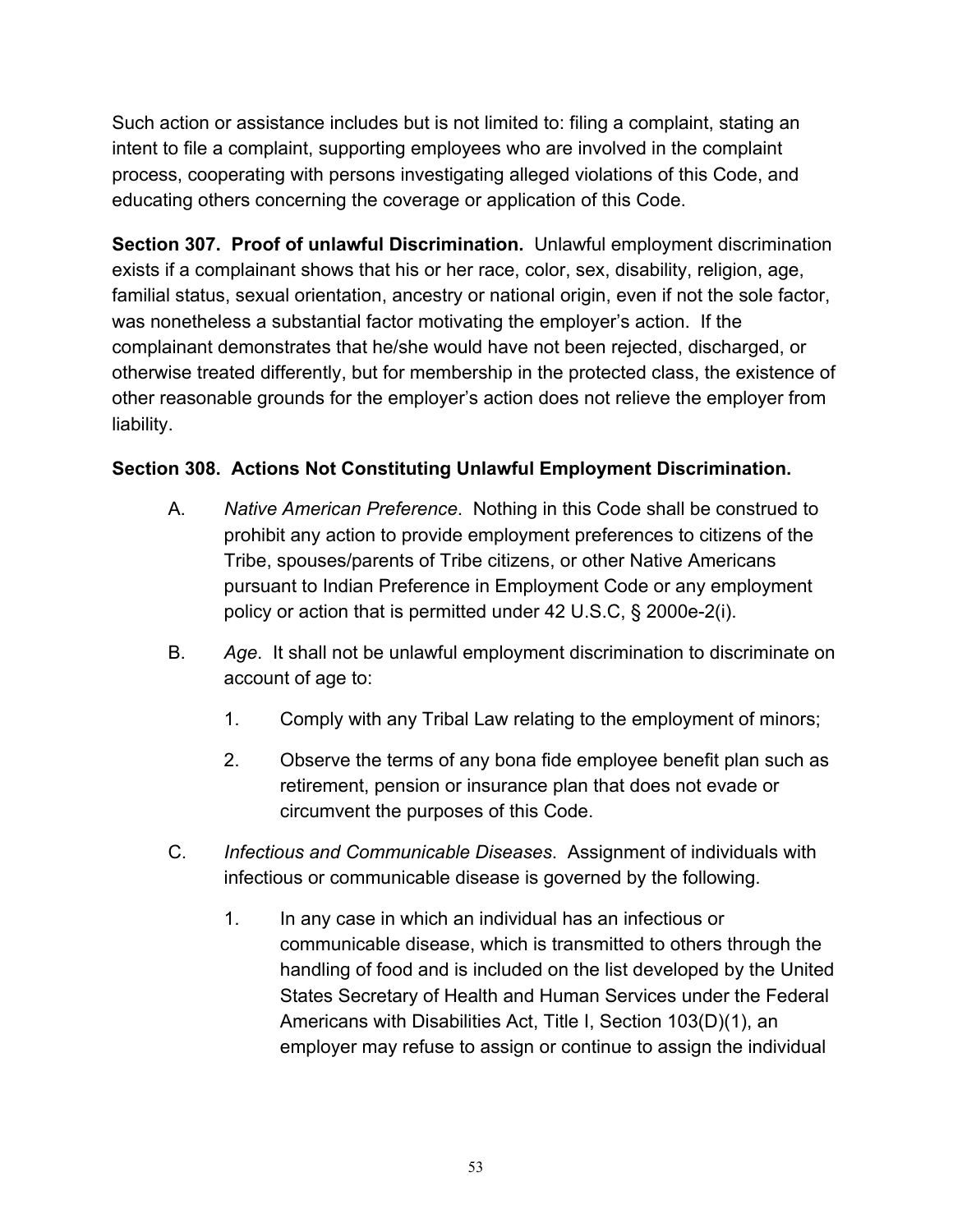a job involving food handling, unless the risk of disease transmission can be eliminated by reasonable accommodation.

2. Nothing in this Code may be construed to preempt, modify or amend any Tribal Law applicable to food handling that is designed to protect the public health from individuals who pose a significant risk to the health and safety of others, which cannot be eliminated by reasonable accommodation, pursuant to the list if infectious or communicable diseases and the modes of transmissibility published by the United States Secretary of Health and Human Services.

# **ARTICLE 4. PROCEDURES FOR CLAIMS ALLEGING VIOLATIONS OF THIS CODE**

**Section 401. Exhaustion of Administrative Remedies Required.** No claim or action shall be brought in the Tribal Court alleging a violation of the rights under this Code until such administrative remedies, including the employer's internal grievance procedures, as are available are exhausted.

### **Section 402. Actions File by Complainants.**

- A. Within the time limited prescribed in Section 403, a person who has been subject to unlawful employment discrimination prohibited by this Code may, after exhausting his/her administrative remedies, file a civil action in the Tribal Court against the employer or other persons who committed the unlawful discrimination.
- B. The Tribal Court shall have exclusive jurisdiction over any action arising under this Code.
- C. The action shall be commenced by the filing of a complaint describing the facts constituting unlawful discrimination. The party filing the complaint shall briefly describe any administrative remedies available to the party prior to filing of the complaint and the party filing shall attach a copy of the final decision from any administrative review to the complaint.
- D. The Tribal Court may prescribe the form to be used for filing a complaint alleging unlawful discrimination.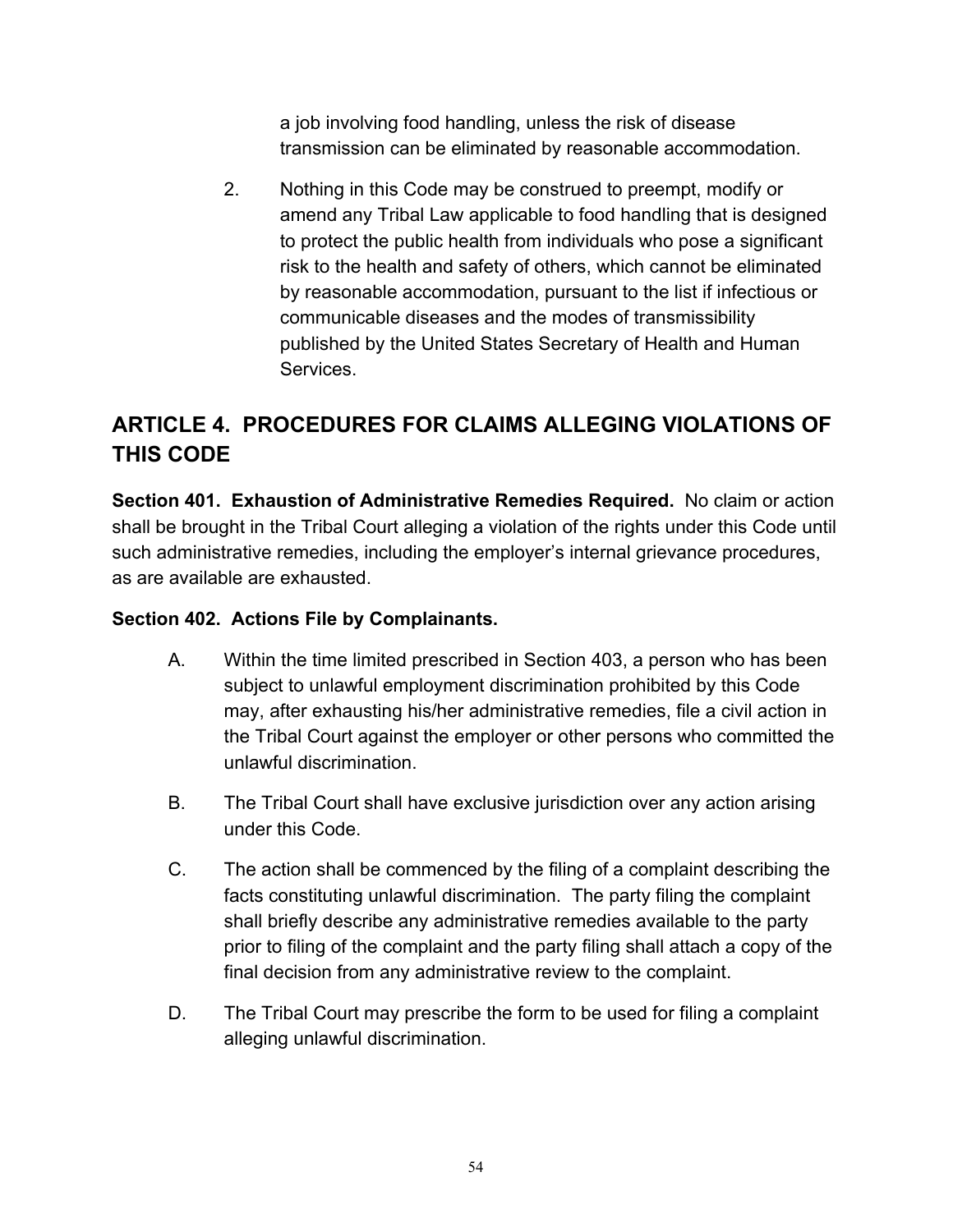**Section 403. Statute of Limitations.** Any complaints alleging unlawful discrimination must be filed with the Tribal Court not more than the later of:

- A. Sixty (60) days after exhausting any administrative remedies; or
- B. Six (6) months after the alleged act of unlawful employment discrimination.

**Section 404. Remedies.** In any action filed under this Code, the Tribal Court may grant the remedies set forth herein:

- A. Equitable Remedies. If the court finds that unlawful discrimination occurred, its judgment, decision or order must specify an appropriate remedy or remedies for that discrimination. The remedies may include, but are not limited to:
	- 1. An order to cease and desist from the unlawful practices specified in the order; and
	- 2. An order to employ or reinstate a victim of unlawful employment discrimination.
- B. Monetary Damages. In addition to the equitable remedies described in Section 404(A)., if the Court finds that unlawful discrimination occurred, the Court's judgment, decision or order may also include an award for back pay for any victim of unlawful employment discrimination the Court has ordered to be employed or reinstated, or reasonable front pay (not to exceed a total recovery of 12 month's pay) if employment or reinstatement is not in the best interests of the parties. The Tribal Council, acting in their official capacity, shall never be personally liable for any monetary damages.

**Section 405. Attorneys' Fees and Costs.** In any civil action under this Code, the Court, in its discretion, may allow the prevailing party reasonable attorneys' fees and costs.

**Section 406. Waiver of Sovereign Immunity.** Subject to the express limitations on remedies or damages provided in Sections 404 and 405, the sovereign immunity of the Tribe is hereby waived for any actions brought pursuant to Article 4 of this Code and for any process, including subpoenas.

**Section 407. Persuasive Authority.** Decisions of the United States Supreme Court and the Court of Appeals for the Eighth Circuit and the regulations and guidelines of the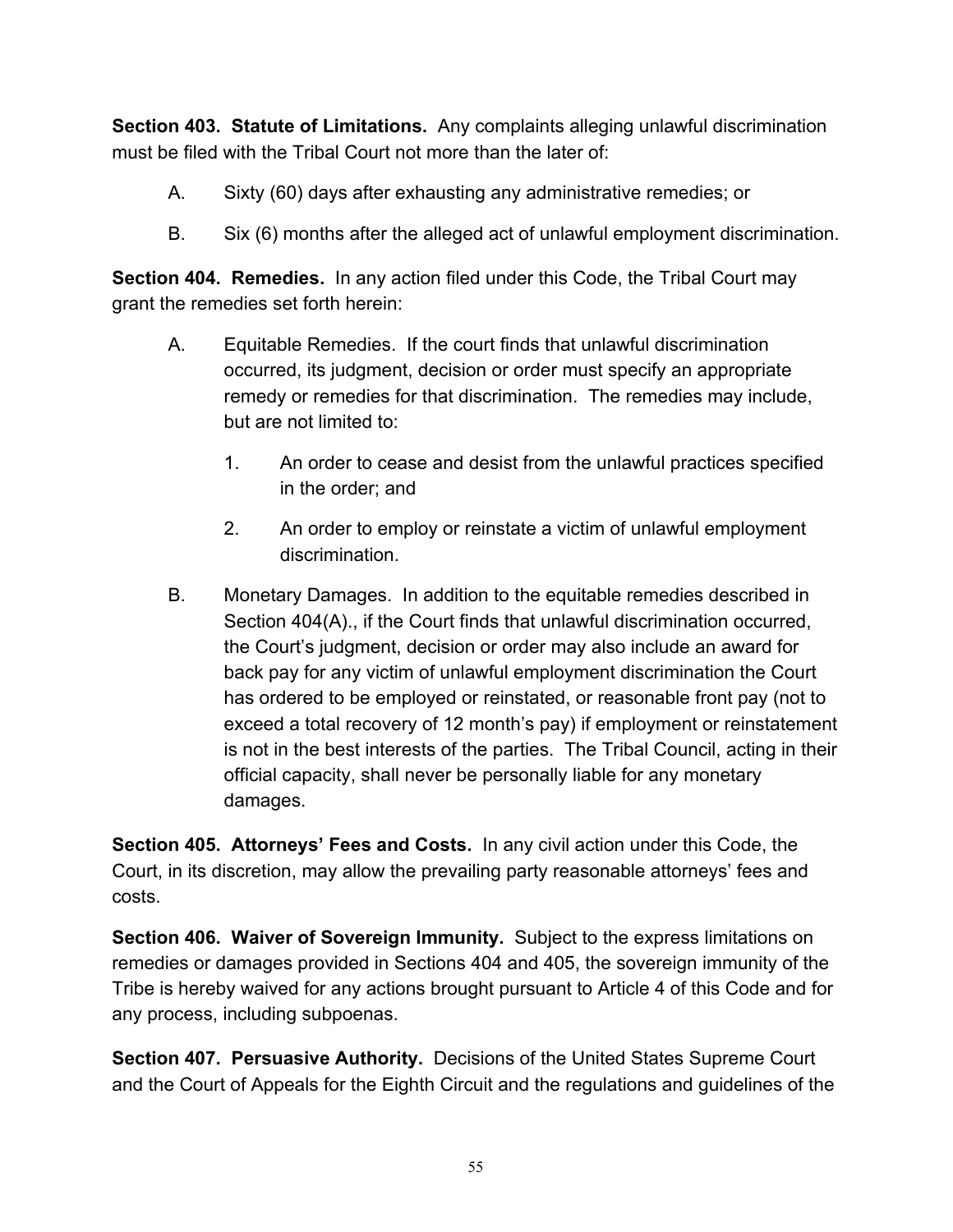United States Equal Employment Opportunity Commission shall be persuasive authority in guiding the construction of the provisions of this Code to the extent that they are similar to federal enactments addressing employment discrimination.

# **ARTICLE 5. POLICY AND TRAINING REQUIREMENTS-ADDRESSING UNLAWFUL DISCRIMINATION AND SEXUAL HARASSMENT**

**Section 501. Employer Responsibilities.** All employers within the jurisdiction of the Tribe, including the Tribe's government and enterprises and instrumentalities wholly-owned by the Tribe, shall act to ensure a workplace free of unlawful discrimination prohibited by this Code, including sexual harassment, by implementing the following minimum requirements:

- A. *Workplace Posting*. Employer shall post in a prominent and accessible location in the workplace one or more of posters providing, at a minimum, the following information: the illegality of discrimination prohibited by this Code, including specific notice of the illegality of sexual harassment; a description of the types of unlawful discriminatory conduct, including a specific description of sexual harassment, utilizing examples; the complaint process available through the internal grievance procedures, including a statement informing employees of the requirement for exhaustion of any internal grievance procedures before filing suit; and directions on how to contact the Tribal Court Administrator to file suit. The text of these posters may meet, but may not exceed, eighth-grade literacy standards.
- B. *Employee Notification*. Employers are encouraged to provide all employees with individual written notice that includes, at a minimum, the following information: the illegality if discriminatory practices prohibited by this Code, including sexual harassment; the definition of, and descriptions of, the unlawful discriminatory practices prohibited by this Code, including sexual harassment, utilizing examples; the employer's internal complaint process available to the employee, including a statement informing employees of the requirement for exhaustion of any internal grievance procedures before filing suit; the legal recourse and complaint process; directions on how to contact the Tribal Court Administrator; and the protection against retaliation as provided pursuant to Section 305. The notice should be delivered in a manner to ensure notice to all employees without exception, such as including the notice with an employee's pay.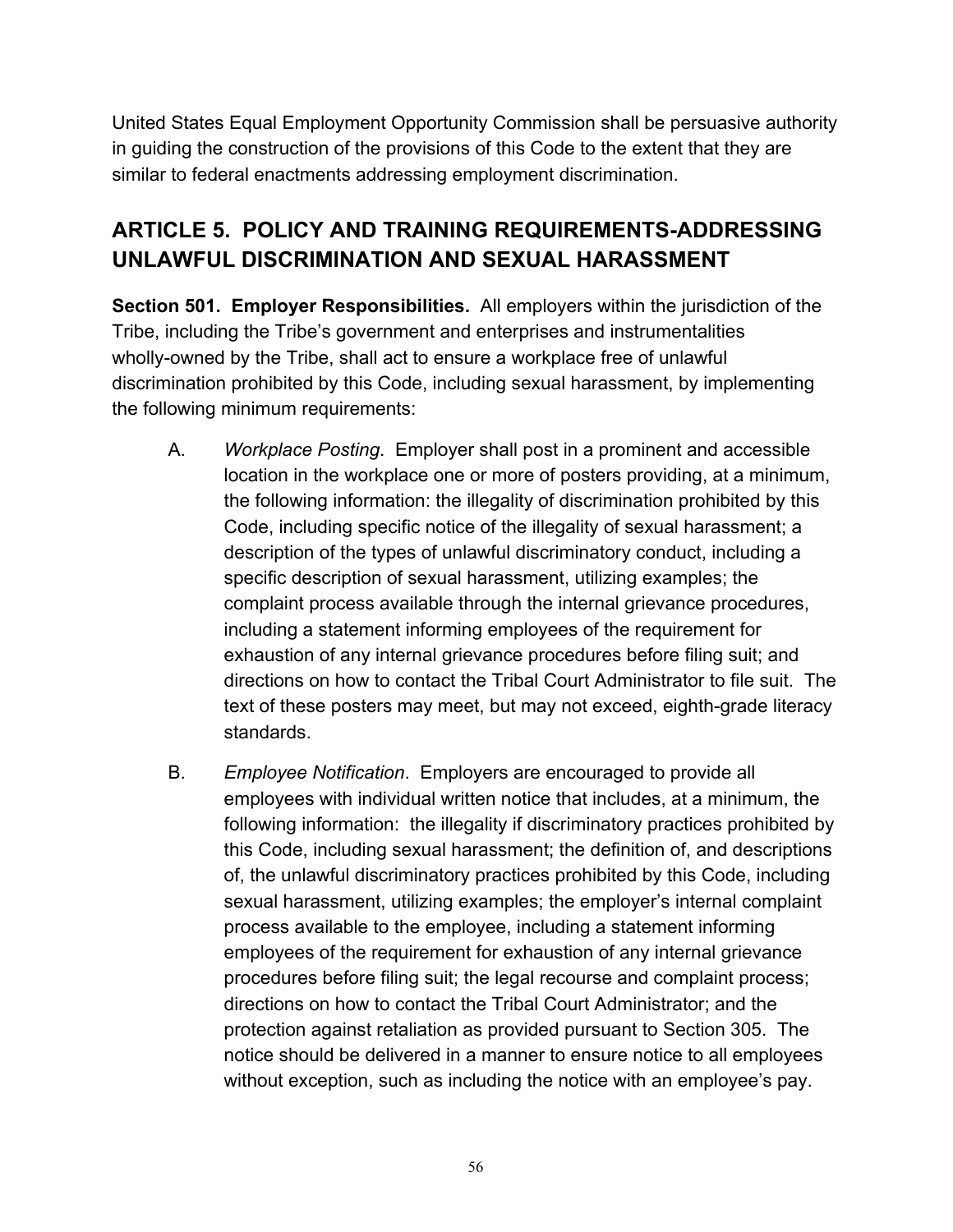C. *Education and Training*. Employers are also encouraged to conduct an education and training program for all new employees within one year of commencement of employment that includes, at a minimum, the following information: the illegality of discriminatory practices, including sexual harassment; the definition of, and description of, prohibited discriminatory practices, including sexual harassment, utilizing examples; the employer's internal complaint process available to the employee, including a statement informing employees of the requirement for exhaustion of any internal grievance procedures before filing suit; the legal recourse and complaint process available through the Tribal Court; directions on how to contact the Tribal Court Administrator; and the protection against retaliation as provided under Section 305. Employers shall conduct additional training for supervisory and managerial employees within one year of commencement of employment that includes, at a minimum, the specific responsibilities of supervisory and managerial employees and methods that these employees must take to ensure immediate and appropriate corrective action in addressing unlawful discrimination, including sexual harassment complaints.

# **ARTICLE 6. FAMILY MEDICAL LEAVE**

**Section 601. Family Medical Leave Protection.** Every employee who has been employed by the same employer for 12 consecutive months, and has worked at least 1,250 hours during the previous 12 months, is entitled to up to 12 consecutive work weeks of family medical leave in a single 12 month period. A qualifying employee is entitled to up to 26 weeks (combined total with any other family medical leave) of family medical leave in a single 12 month period if leave is required to permit the employee to care for a service member as described in Section 201(I)(6). The following conditions apply to family medical leave granted under this section:

- A. The employee must give at least 30 days' notice if the intended date upon which the family medical leave will commence and terminate, unless prevented by medical emergency or other qualifying exigency from giving that notice;
- B. The employer may require certification from a physician, or documentation or other information pertaining to a request for qualified exigency leave or military caregiver leave, to reasonably permit the employer to verify the amount of leave requested by the employee. An employee who in good faith relies on treatment by prayer or spiritual means, in accordance with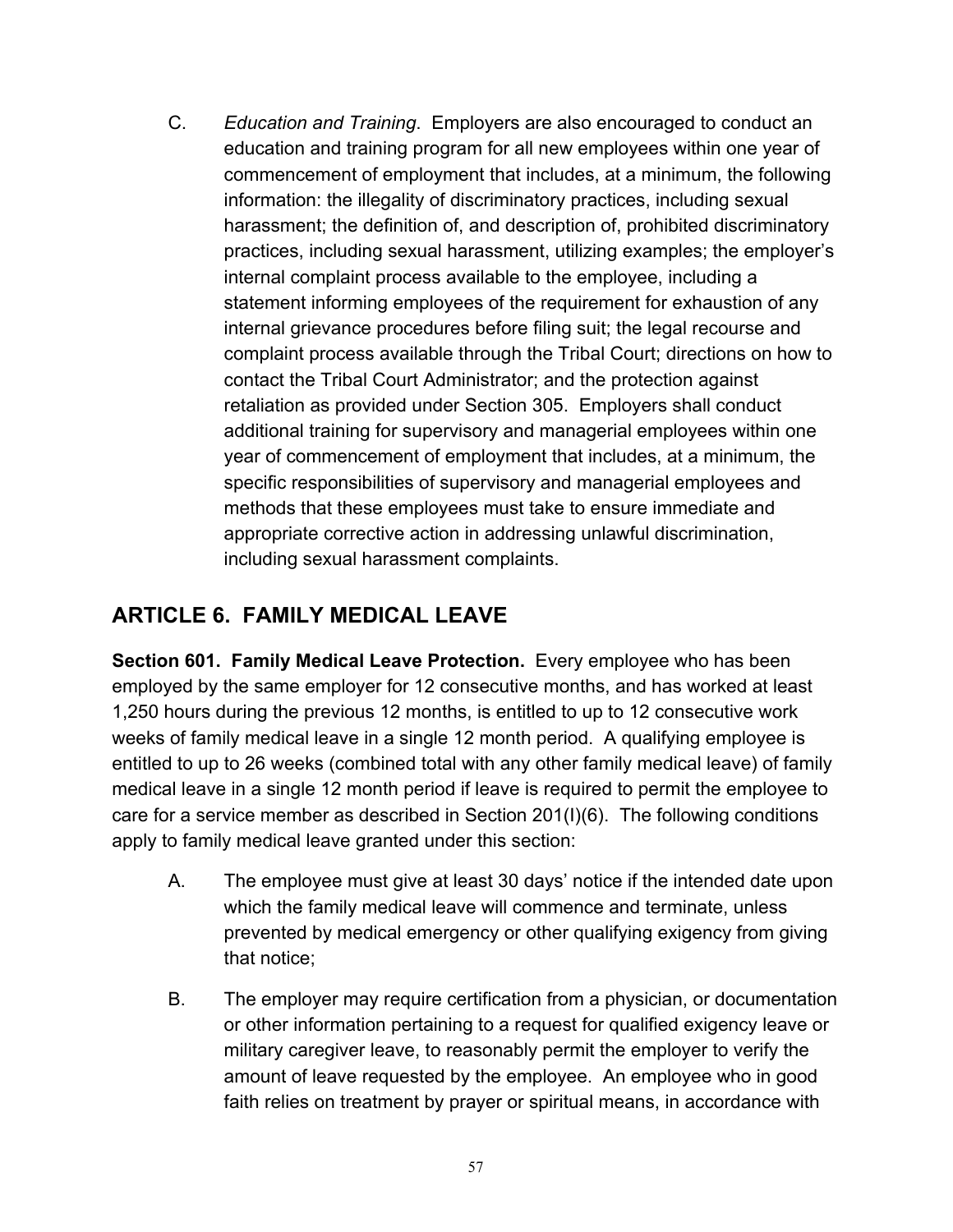the tenets of a recognized religious or spiritual practice, may submit certification from an accredited or recognized practitioner of those healing methods in lieu of certification from a physician; and

C. The employer and employee may negotiate for more or less leave, but both parties must agree.

Family medical leave granted under this section may consist of unpaid leave. If an employer provides paid family medical leave for fewer than 12 weeks, the additional weeks of leave added to attain the total of 12 weeks required may be unpaid.

### **Section 602. Employee Benefits Protection.**

- A. Restoration. Any employee who exercises the right to family medical leave under this section, upon expiration of the leave, is entitled to be restored by the employer to the position held by the employee when the leave commenced or to a position with equivalent seniority status, employee benefits, pay and other terms and conditions of employment. This subsection does not apply if the employer proves that the employee was not restored as provided in this subsection because of conditions unrelated to the employee's exercise of rights under this section.
- B. Maintenance of Employee Benefits. During any family medical leave taken under this section, the employer shall make it possible for employees to continue their employee benefits at the employee's expense. The employer and employee may negotiate for the employer to maintain benefits at the employer's expense for the duration of the leave.

### **Section 603. Effect on Existing Employee Benefits.**

- A. Benefit Accrual. The taking of family medical leave under this section shall not result in the loss of any employee benefit accrued before the date on which the leave commenced.
- B. Contract Rights. Nothing in this section may be construed to affect or diminish the contract rights or seniority status of any other employee of any employer covered by this section.

### **Section 604. Prohibited Acts.**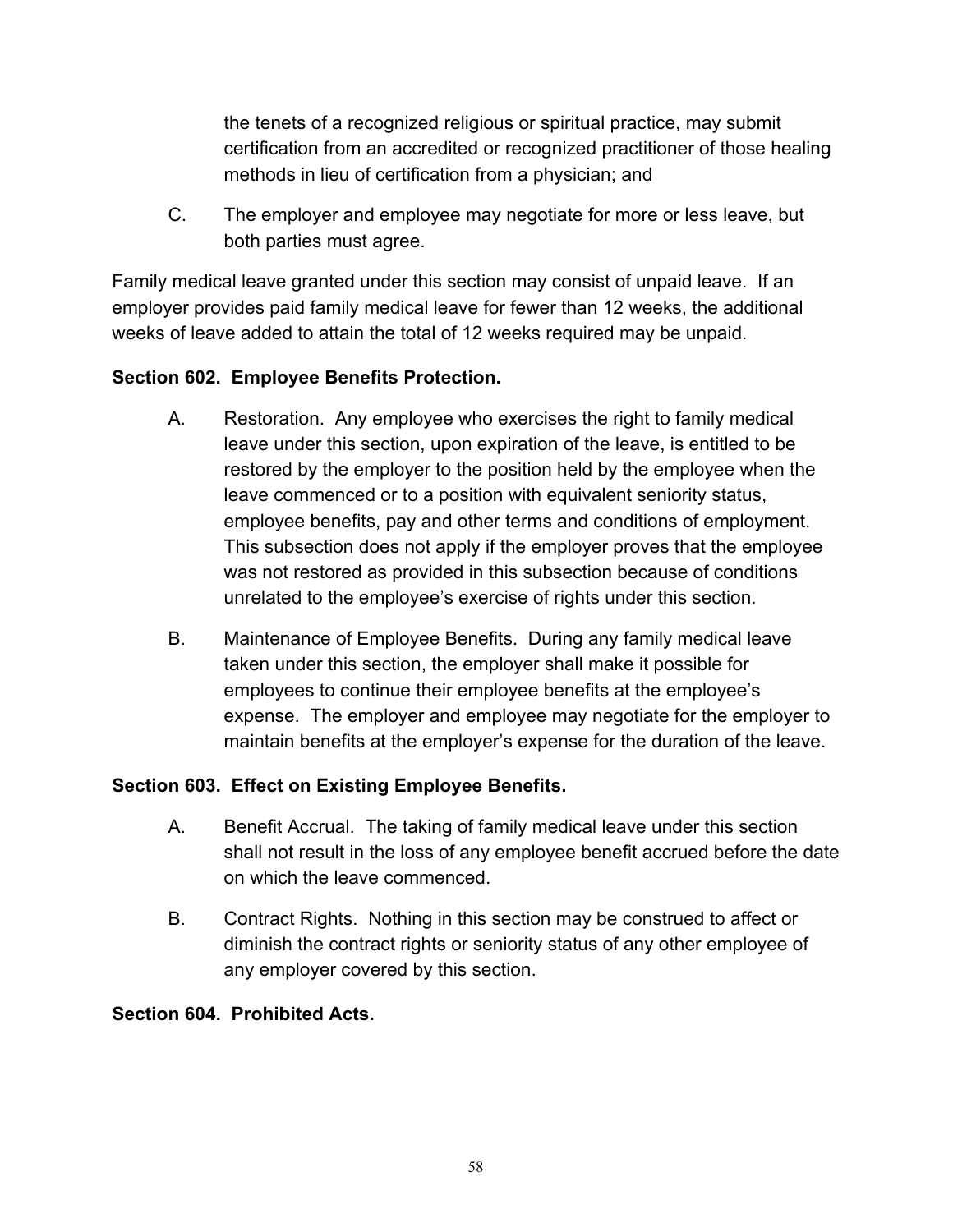- A. Unlawful Interference or Denial of Rights. The employer may not interfere with, restrain or deny the exercise of or the attempt to exercise any right provided in this section.
- B. Unlawful Discrimination against Exercise of Rights. The employer may not discharge, fine, suspend, expel, discipline or in any other manner discriminate against any employee for exercising any right provided by this section.
- C. Unlawful Discrimination against Opposition. The employer may not discharge, fine, suspend, expel, discipline or in any other manner discriminate against any employee for opposing any practice made unlawful by this section.

### **Section 605. Judicial Enforcement.**

- A. A civil action may be brought in the Tribal Court by an employee against any employer to enforce this section. The Court may enjoin any act or practice that violates or may violate this section and may order any other equitable relief that is necessary and appropriate to redress the violation or to enforce the requirements of this section.
- B. Procedures for Claims Involving Violations. Civil actions brought in the Tribal Court by persons alleging violations of this Article shall be subject to the procedures and limitations contained in Article 4, Sections 401-404(B) of this Code.
- C. Limitation on Remedies. The Tribal Court shall not have the authority to award monetary damages for violations of this Article except to the extent authorized in Section 404(B) of this Code.

**Section 606. Waver of Sovereign Immunity**. The sovereign immunity of the Tribe is hereby waived for any civil actions brought in the Tribal Court pursuant to Section 605, except immunity shall not be waived if the claimant has filed a claim, arising out of the same circumstances, in any other forum other than the Tribal Court.

## **ARTICLE 7. PREFERENCE**

**Section 701. Indian Preference in Employment – General.** The Tribal Council has identified that employment opportunities offered by the Tribe are for the benefit of Tribal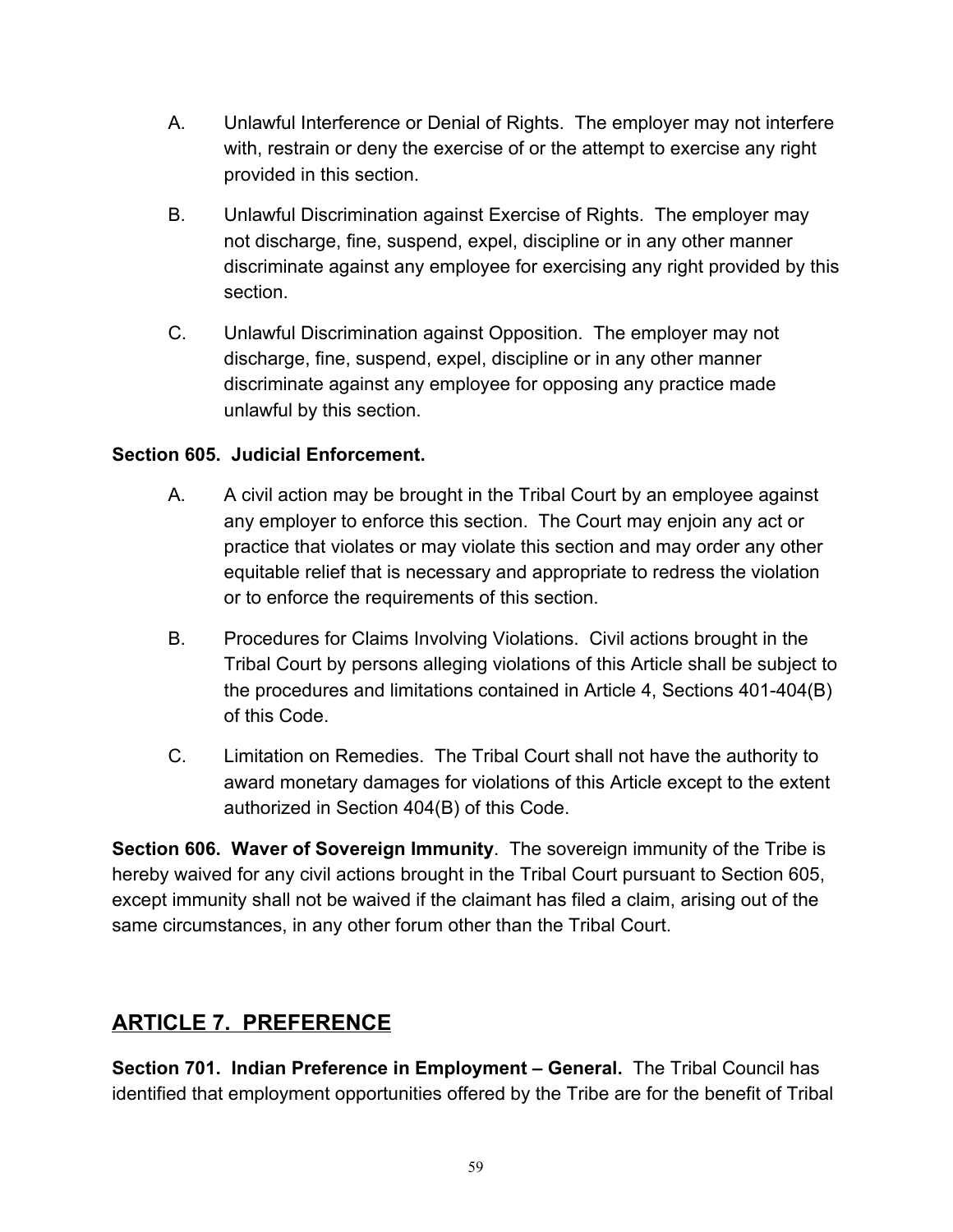citizens, their families and other Native Americans who meet the minimum required qualifications for employment positions. To the greatest extent possible, all hiring and promotions within the Tribe shall include preference criteria which create employment opportunities and paths for promotions and learning to increase management opportunities for qualified applicants and/or qualified employees who are Tribal citizens, parents or spouses of Tribal citizens, and other Native Americans. The employment preferences required by this Code shall not be construed to afford employees any preference in the administration of disciplinary procedures, performance evaluations, or to prohibit supervisors from providing appropriate direction and/or coaching to employees regarding the performance of tasks within the scope of the employee's position.

**Section 702. Preferences Granted.** The following order of preferences shall be applied by the Human Resource Department when making employment decisions.

- A. Enrolled citizens of the ABC Tribe;
- B. Parents or spouses of citizens of the Tribe; or
- C. Other Native Americans.

**Section 703. Job Descriptions.** All job descriptions for employment positions with the Tribe shall contain separate sections for minimum required qualifications and general or preferred qualifications.

- A. Minimum required qualifications are those which are necessary to the position as basic qualifications, for example – specific skills, degrees, gaming license, professional licensing or driver's license.
- B. General or preferred qualifications are those which are beneficial to the employment position but can be obtained either on-the-job or within a reasonable period after employment as identified by the Human Resource director or supervisor. A reasonable time period shall be defined by the Human Resource director or supervisor prior to the posting of the job description.

**Section 704. Exhaustion of Administrative Remedies Required.** No claim or action shall be brought in the Tribal Court by an applicant or employee which alleges a violation of the rights under this Code until any administrative remedies, including the employer's internal grievance procedures, as are available are exhausted.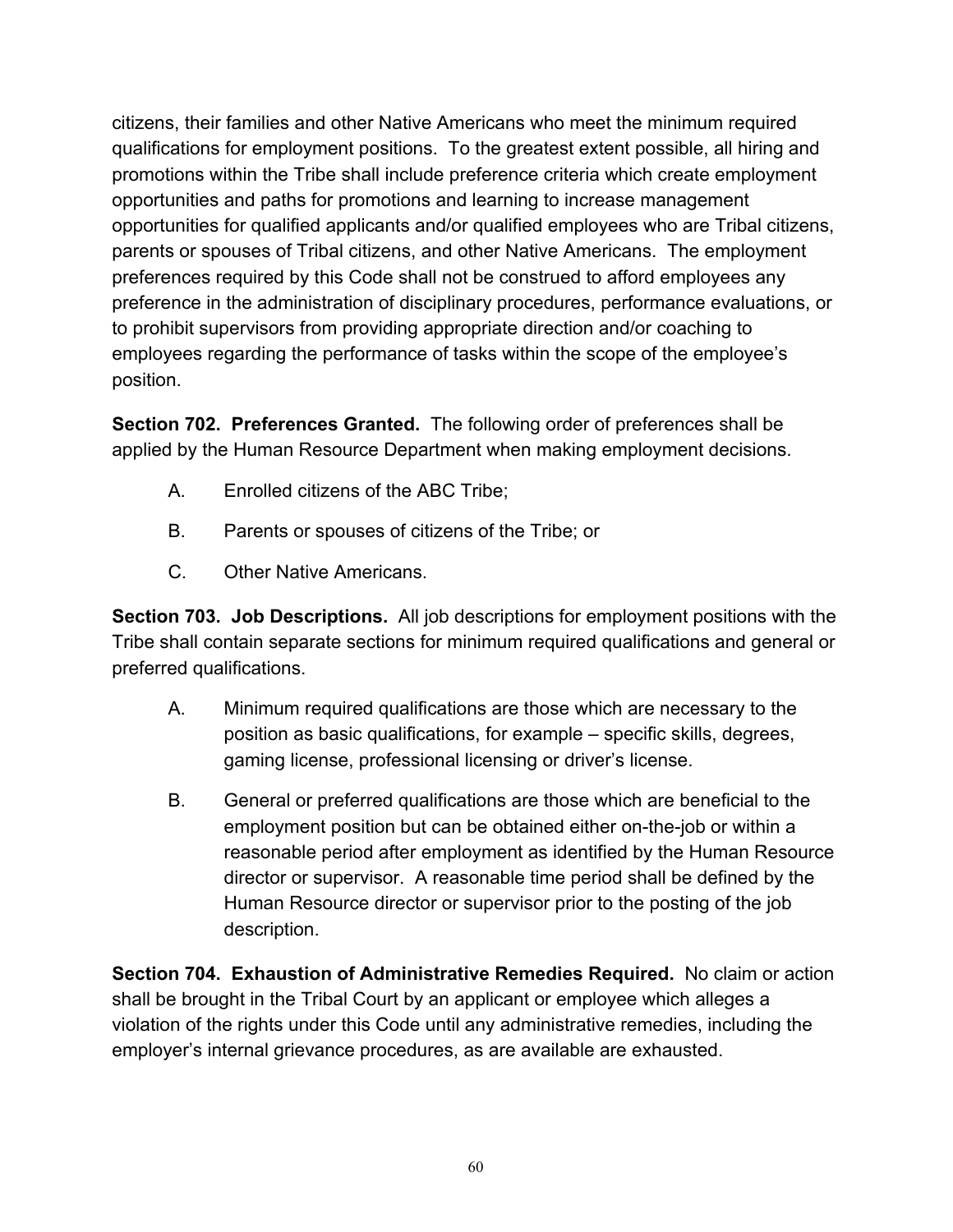### **Section 705. Actions Filed by Complainants.**

- A. Within the time limits prescribed in Section 706, a person who believes he/she has been denied employment, promotion or otherwise been subject to a violation of the employment preferences granted in this Code may, after exhausting his/her administrative remedies, file a civil action in the Tribal Court against the employer or other persons who violated the requirements of this Code.
- B. The Tribal Court shall have exclusive jurisdiction over an action arising under this Code.
- C. The action shall be commenced by the filing of a complaint describing the facts constituting a violation of an employer's obligation to provide Indian preference in employment as required by this Code. The party filing the complaint shall briefly describe any administrative remedies available to the party prior to filing of the complaint and the party filing shall attach a copy of the final decision from any administrative review to the complaint. The party filing the complaint shall have the burden of demonstrating through a preponderance of the evidence that he/she was denied preference under this Code. To the extent the employer's actions involve subjective evaluation of an employee's qualifications, a person filing a complaint shall have the burden of demonstrating that the employer's determination was clearly erroneous.
- D. The Tribal Court may prescribe the form to be used for filing a complaint alleging violations of this Code.

**Section 706. Statute of Limitations.** Any complaints alleging a violation of this Code must be filed with the Tribal Court not more than the later of:

- A. Thirty (30) days after exhausting any administrative remedies; or
- B. Three (3) months after the alleged act denying the individual of his/her rights under this Code.

**Section 707. Remedies.** In any action filed under this Code, the Tribal Court may grant the remedies set forth herein.

A. Equitable Remedies. If the court finds that an employer has violated the requirements of sections 701-703 of this Code, its judgment, decision or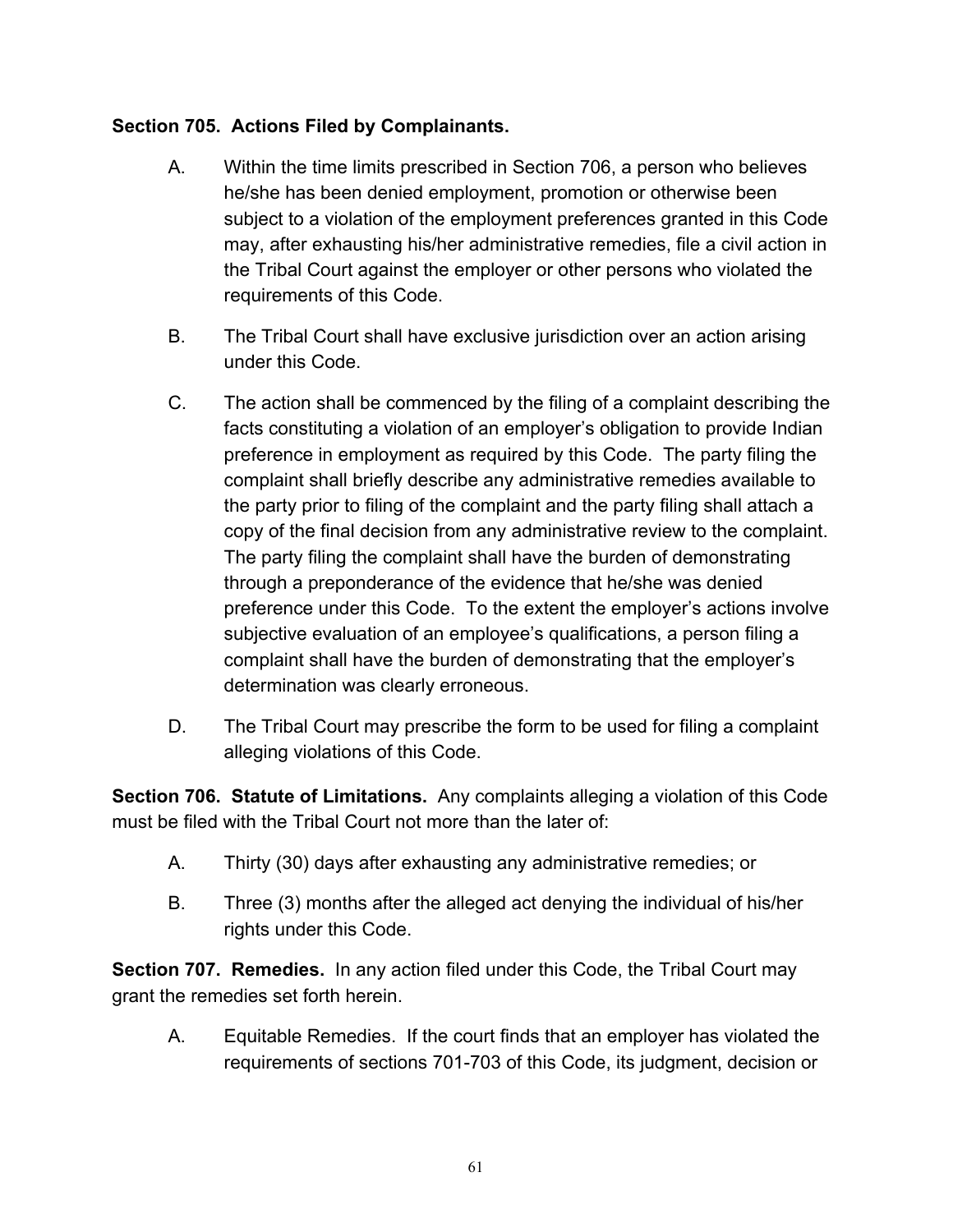order must specify an appropriate remedy or remedies for that discrimination. The remedies may include, but are not limited to:

- 1. An order to cease and desist from the unlawful practices specified in the order; or
- 2. An order to employ, rehire, or provide training opportunities to a victim of a violation of this Code.
- B. Monetary Damages. In addition to the equitable remedies described herein, if the court finds that a person entitled to employment preference was denied employment or promotion in violation of this Code, the Court's judgment, decision or order may also include an award for back pay for any victim of a violation of this Code the court has ordered to be employed, or reasonable front pay (not to exceed a total recovery of 12 months pay lost as a result of the violation of this Code) if employment is not in the best interests of the parties. The Tribal Council and its members, acting in their official capacities, shall never be personally liable for any monetary damages.

**Section 708. Enforcement Actions by Tribe.** Nothing herein shall be construed to prohibit the Tribe, through the Office of the Tribal Attorney or Indian Preference Coordinator (if any), from initiating legal action to enforce an employer's obligations under this Code.

**Section 709. Reporting.** The Human Resource Department shall report to the Tribal Council on a monthly basis the following information.

- A. Total number of Non-Exempt employees and the breakdown of Non-Exempt employees in each Indian preference category.
- B. Total number of Management/Exempt employees and the breakdown of Management/Exempt employees in each Indian preference category.
- C. New Hires in Management/Exempt and Non-Exempt positions for the prior month and the breakdown of employees in each Indian preference category.
- D. For each interview, the number of applicants and the breakdown of applicants in each Indian preference category, including separation of total applicants for each position interviewed into the same categories.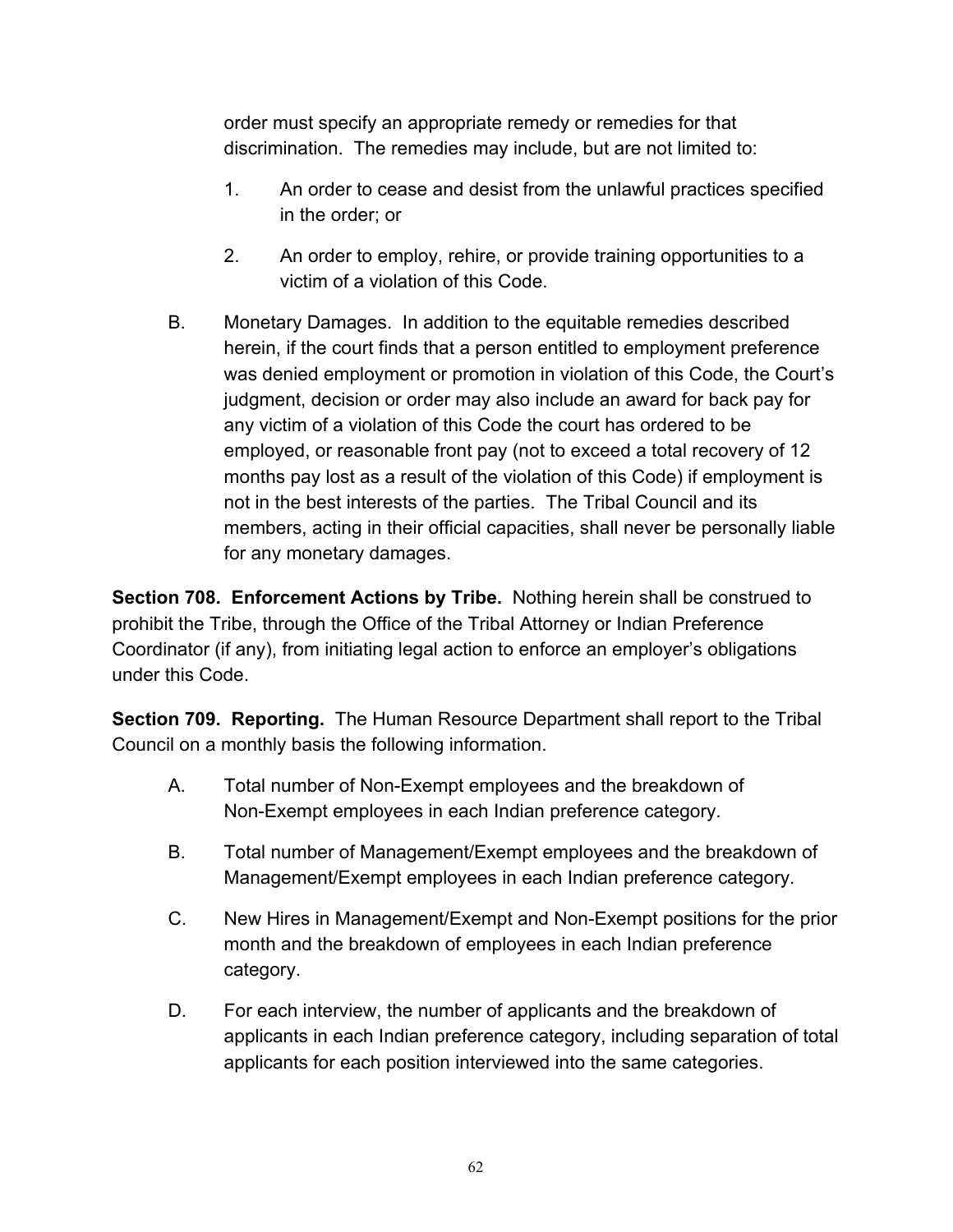E. Notes or recommendations in regards to the information provided and/or amendments suggested to the ordinance.

**Section 710. Certifications.** The Human Resource Department shall develop a certification to be placed with each interview packet which certifies, by the Human Resource Department personnel conducting the posting, screening and interview, that Indian preference was applied. To the maximum extent practical, the Human Resource Department's certification process shall attempt to identify the following information for each employment position filled:

- A. The number of applicants and the breakdown of applicants for each Non-Exempt position in each Indian preference category.
- B. The number of applicants and the breakdown of applicants for each Management/Exempt position in each Indian preference category.
- C. The number of applicants interviewed for each position and the breakdown of applicants in each Indian preference category.
- D. The applicant that was offered the position and the Indian preference category, if any, that applies.
- E. Identifies that any preference candidate who was not interviewed or not offered the position was notified of the required qualification(s) he/she was determined to lack and provided with a career development plan to assist him/her obtain the necessary qualification(s) and/or referral of the preference candidate to apply for positions for which he/she qualifies.

# **ARTICLE 8. EMPLOYMENT LEAVE FOR VICTIMS OF VIOLENCE**

**Section 801. Required Leave.** An employer must grant reasonable and necessary leave from work, with or without pay, for an employee to:

- A. Prepare for and attend Court proceedings;
- B. Receive medical treatment or attend to medical treatment for a victim who is the employee's daughter, son, parent or spouse; or
- C. Obtain necessary services to remedy a crisis caused by domestic violence, sexual assault or stalking. The leave must be needed because the employee or the employee's daughter, son, parent or spouse is a victim of violence, assault, sexual assaults under Tribal, state, or federal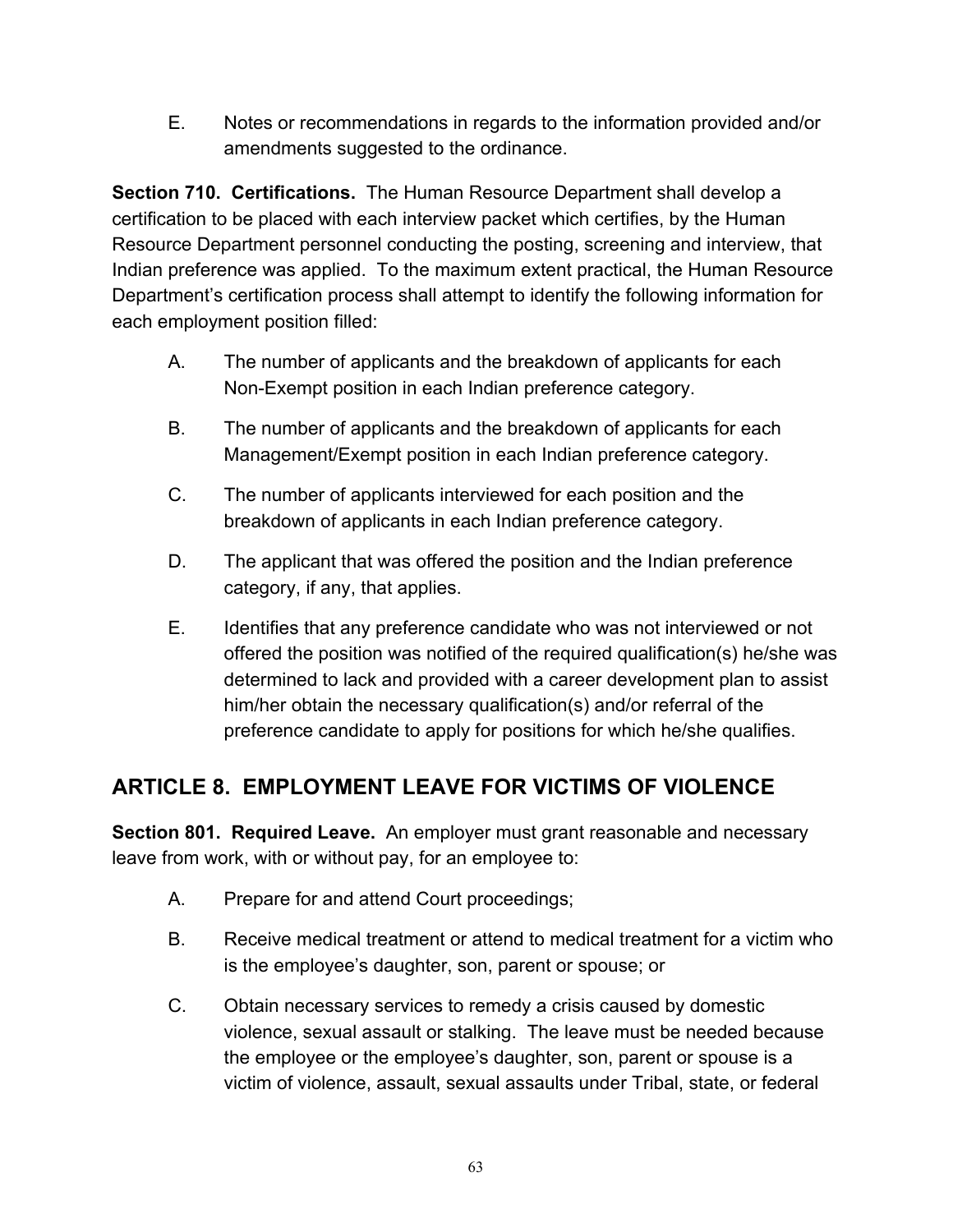law, stalking or any act that would support an order for protection under Tribal, state or federal law. An employer may not sanction an employee or deprive an employee of pay or benefits for exercising a right granted by this section.

**Section 802. Definitions.** For the purposes of this section, the terms "daughter," "son," "parent" and "spouse" have the same meanings as those terms have under federal regulations adopted pursuant to 29 U.S.C. § 2654, as in effect January 1, 2002. An employer may require an employee to provide reasonable documentation of the family relationship, which may include a statement from the employee, a birth certificate, a court document or similar documents.

**Section 803. Exceptions.** Section 801 is not violated if:

- A. The employer would sustain undue hardship from the employee's absence;
- B. The request for leave is not communicated to the employer within a reasonable time under the circumstances; or
- C. The requested leave is impractical, unreasonable or unnecessary based on the facts then made known to the employer.

**Section 804. Confidentiality.** Information and records received by an employer in connection with a request for leave under this section shall be kept confidential.

### **Section 805. Judicial Enforcement.**

- A. A civil action may be brought in the Tribal Court by an employee against an employer to enforce this section. The Court may enjoin any act or practice that violates this section and may order any other equitable relief that is necessary and appropriate to redress the violation or to enforce the requirements of this section.
- B. Procedures for Claims Involving Violations. Civil actions brought in the Tribal Court by persons alleging violations of this Article shall be subject to the procedures and limitations contained in Article 4, Sections 401-404(A) of this Code.
- C. Limitation on Remedies. The Tribal Court shall not have the authority to award monetary damages for violations of this Article.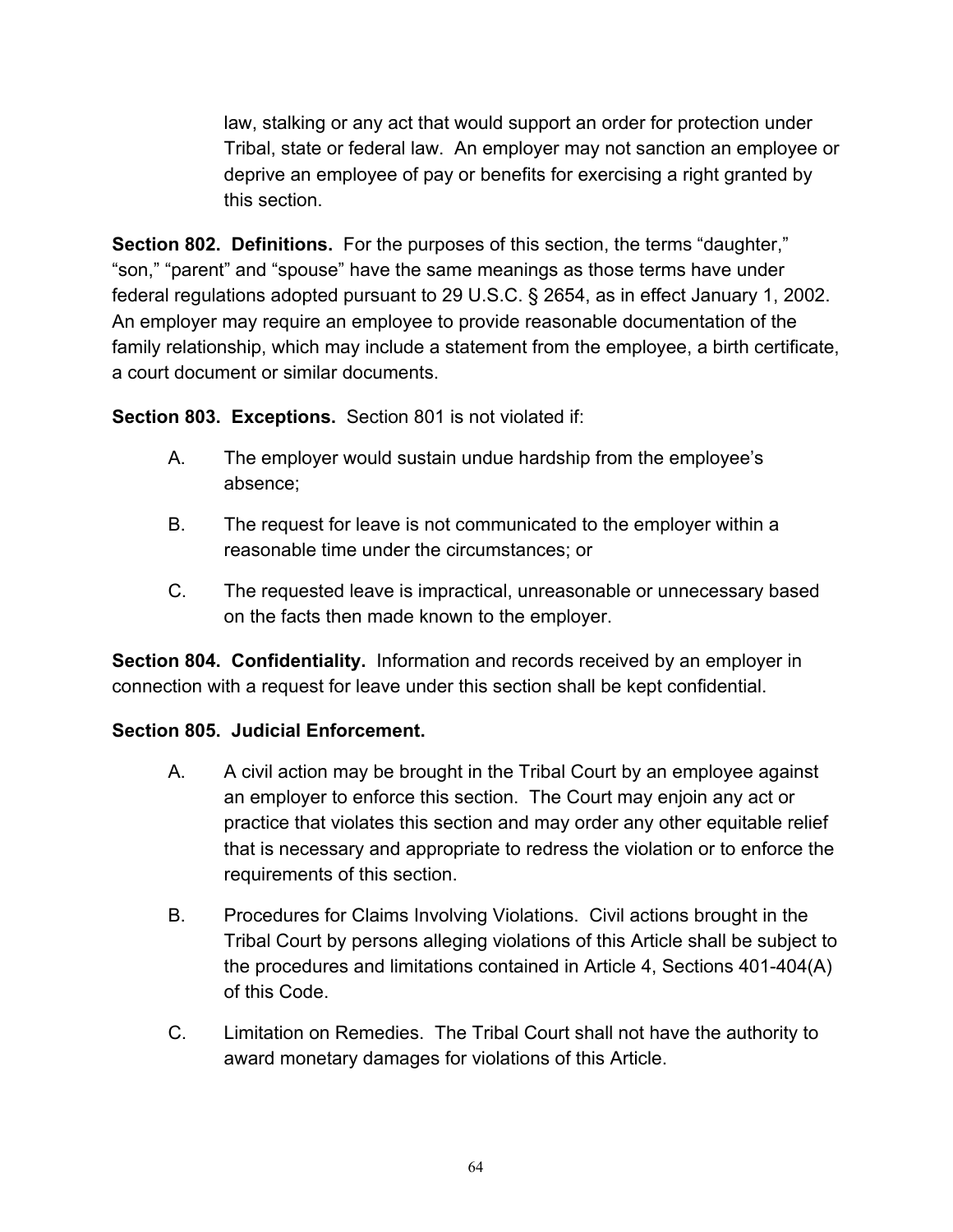**Section 806. Waiver of Sovereign Immunity.** The sovereign immunity of the Tribe is hereby waived for any civil actions brought in the Tribal Court pursuant to subsection 805.

## **ARTICLE 9. MISCELLANEOUS EMPLOYMENT LAWS**

#### **Section 901. Employee Wages and Hours.**

- A. Minimum Wage. Any employee within the jurisdiction of the Tribe shall be paid an hourly wage of not less than the minimum wage as that is established pursuant to the Fair Labor Standards Act of 1938 (here after the "FLSA"), 29 U.S.C. Sections 201 et seq., as amended and regulations implementing the FLSA promulgated by the U.S. Department of Labor. The minimum wage established under this provision may be changed by vote of the Tribal Council; provided that the Tribal Council will not set a minimum wage that is below that established under the FLSA.
- B. Maximum Hours. No employer shall employ any of its employees for a workweek longer than forty (40) hours unless such employee receives compensation for the employee's employment in excess of the hours above specified at a rate not less than one and one-half times the regular rate at which the employee is employed. For purposes of this section, a workweek is a period of 168 hours during 7 consecutive 24-hour periods. It may begin on any day of the week and at any hour of the day established by the employer.
- C. Exemptions. The provisions in section 901(A) and 901(B) shall not apply with respect to any employee employed in a bona fide executive, administrative, or professional capacity, any exemption determined by the Tribe to be necessary to the furtherance of Tribal Sovereignty or Treaty reserved rights, or any other exemption category outlined in the federal FLSA and regulations concerning the FLSA promulgated by the U.S. Department of Labor.
- D. Private Right of Action. Any individual aggrieved under this section may seek retroactive payment of unpaid minimum wages or unpaid overtime compensation against an employer in the Tribal Court.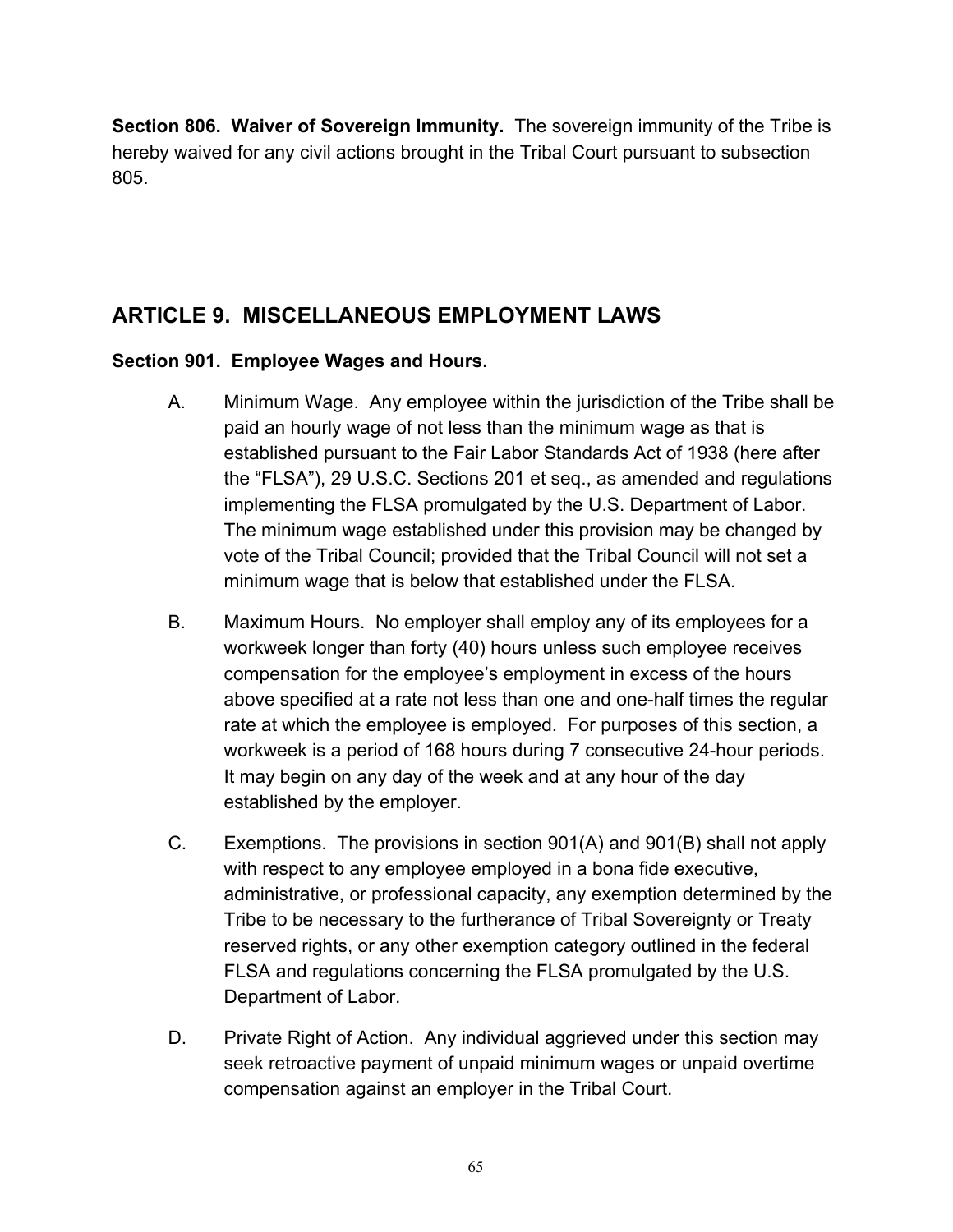- E. Statute of Limitations. Any action to secure unpaid minimum wages or unpaid overtime compensation must be commenced within two years after the date on which such wages or overtime compensation should have been included in an employee's paycheck.
- F. Guidance. For the purposes of interpreting and enforcing this section only, the Tribal Court may look to the FLSA and regulations there under as well as relevant case law for guidance, provided however that nothing in this Section 9 shall be construed as an adoption by the Tribe of the FLSA, nor a waiver of sovereign immunity from suit for any claims or process under the FLSA.
- G. Waiver if Sovereign Immunity. The sovereign immunity of the Tribe is hereby waived for any civil actions brought in the Tribal Court pursuant to section 901(D), except immunity shall not be waived if the claimant has filed a claim, arising out of the same circumstances, in any other forum other than the Tribal Court.
- H. Commentary: The last clause in 901(G) is necessary to ensure that a claimant does not recover twice for the same violation based on a claim in Tribal Court or Federal Court.

**Section 902. Occupational Health and Safety Standards.** Adoption of Federal Standards. The provisions of the Occupational Safety and Health Act of 1970, Title 29 of the United States Code, sections 651 et seq., as amended (OSHA), are adopted as the law of the Tribe and apply to all employers within the jurisdiction of the Tribe, provided, however, that the Tribe does not waive its sovereign immunity from suit for any claims or process in any federal forum under OSHA.

# **ARTICLE 10. ETHICS**

**Section 1001. Code of Ethics.** Title 27 of the Code of Justice establishes a Code of Ethics that applies to all Tribal officials and employees. All personnel policy decisions shall be made within the context of the principles contained within the Code of Ethics. Violations of those principles shall be grounds for dismissal or prosecution, depending on the severity of the violation.

## **Section 1002. Prohibited Activities.**

A. Prohibited Activities. Employees of an employer shall not use his/her official authority or influence for the purpose of interfering with, or affecting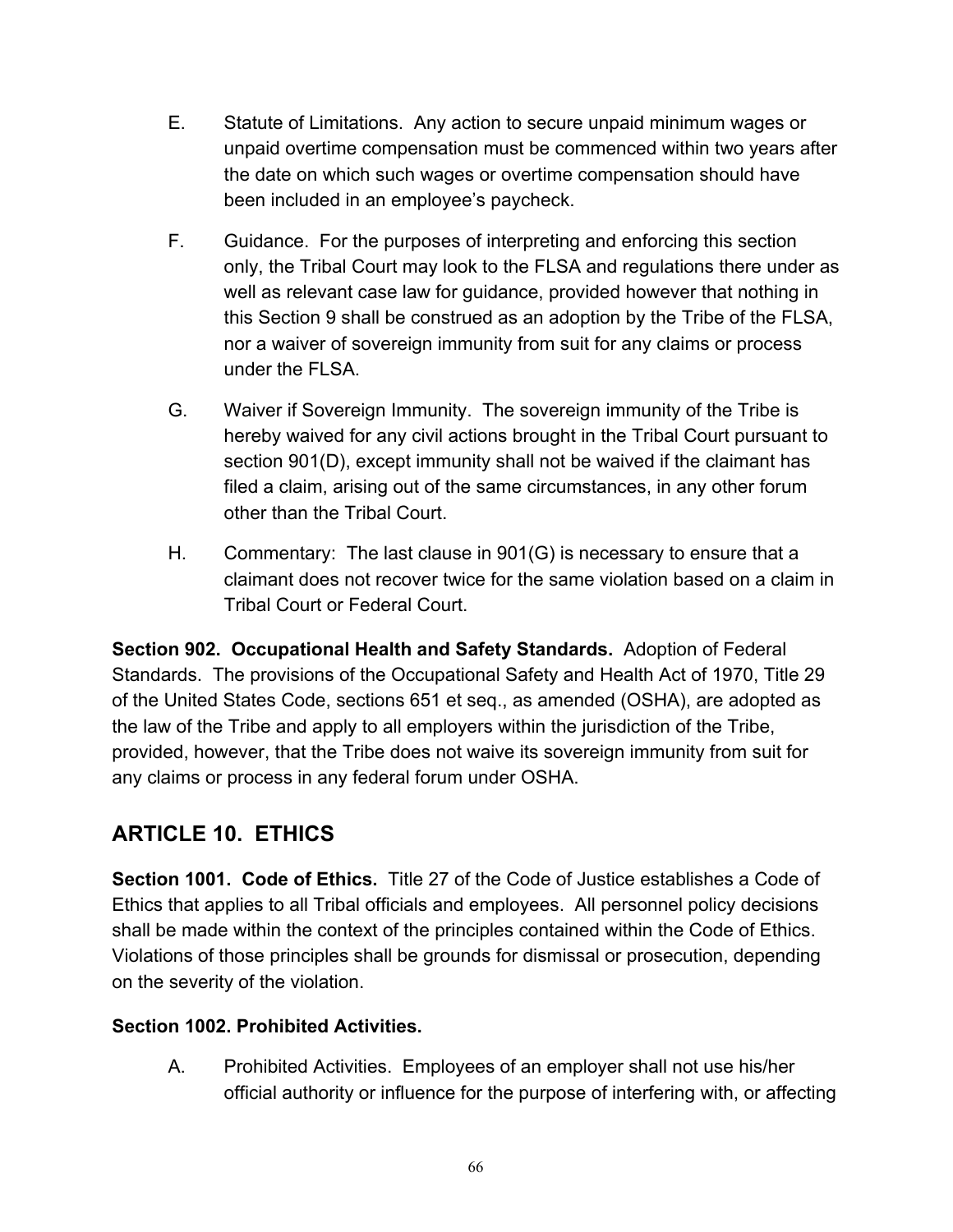the result of any Tribal election or nomination for elective Tribal office. These employees also shall not hold an elective office on the Tribal Council.

- B. Political Activities Prohibited During Working Hours. Employees of an employer shall not participate in any of the following activities during working hours, or while on approved leave, for any political campaign for Tribal, local, state or federal political office:
	- 1. Serve for or on any political campaign committee.
	- 2. Organize a political party or political club.
	- 3. Directly or indirectly solicit, receive, collect, handle, disburse or account for contributions on behalf of candidates.
	- 4. Take an active part in managing the political campaign of a candidate.
	- 5. Endorse or oppose a candidate for elective office in a political advertisement, broadcast, campaign literature or similar material or media.
	- 6. Address or attend a political rally, or a political meeting, or similar gathering in support of or in opposition to a candidate.
	- 7. Write for publication or publish any letter signed or unsigned in favor of or against any candidates or faction.

Further, no employee may circulate or sign a nominating petition on behalf of one or more candidates to any Tribal, local, state, or federal election during working hours. Violations of these provisions shall subject the employee to disciplinary action.

- C. Notice to Seek Elective Office. An employee may become eligible to seek Tribal elective office by giving written notice of the employee's intent to seek Tribal elective office, to the employee's supervisor and to the Chairman of the Tribal Council, prior to the last day for filing a nominating petition and notice of candidacy. Such notice must be given prior to the day on which the employee's nominating petitions are filed, in order to remain on pay status.
	- 1. Upon election to the Tribal Council, employment with the Tribe shall terminate.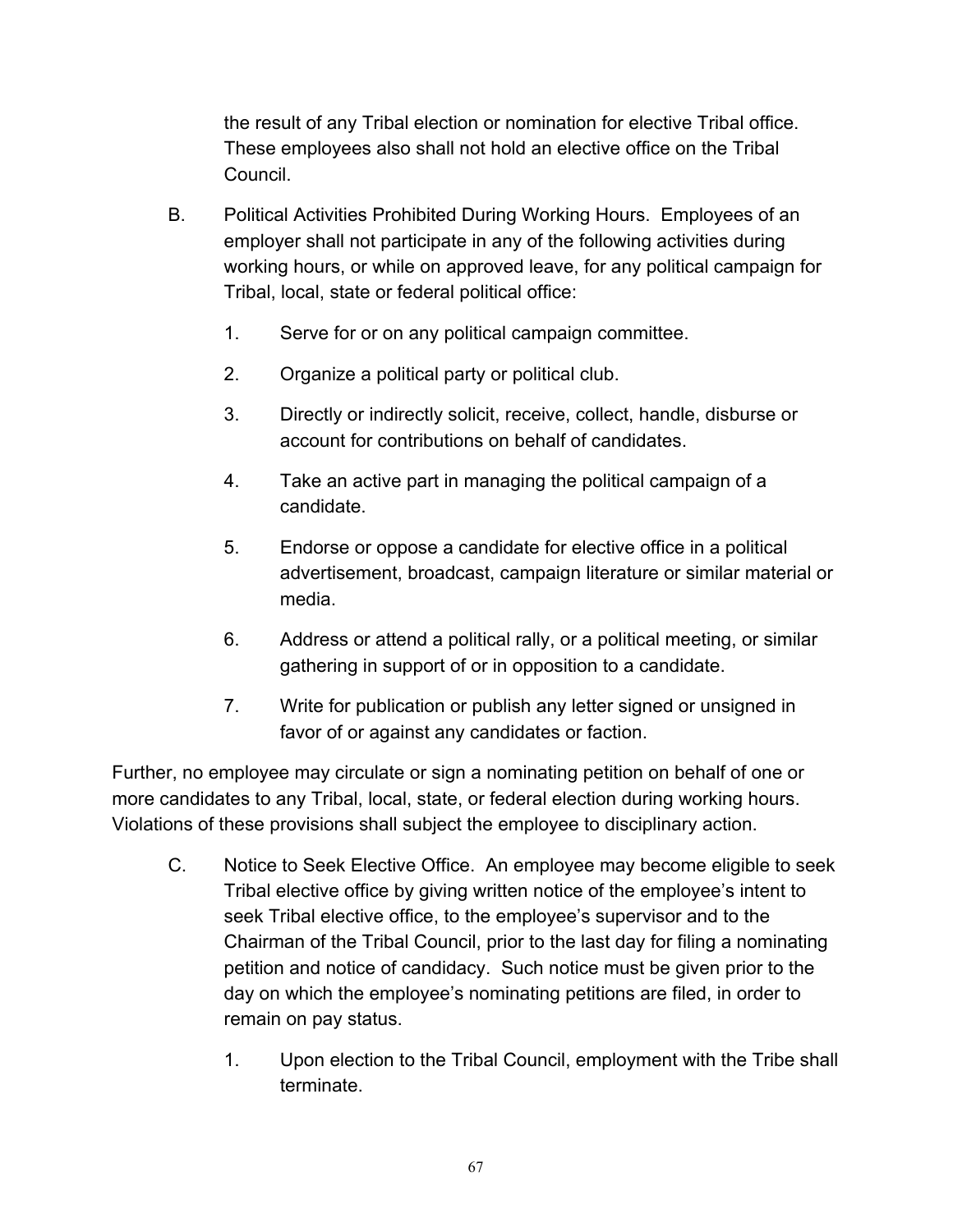- 2. Upon election to other boards and district offices, the employee shall notify the Tribal Chairman and the Human Resources Manager.
- 3. Employees appointed to the Tribal Committees shall provide notice to the Tribal Chairman and Human Resources Manager.

**Section 1003. Protection of Employees.** Tribal employees, who are exposed to sexual harassment or an intimidating or offensive working environment, as identified in the Code of Ethics, shall be protected by the Tribe against retaliation that may occur as a result of the employees' confrontation of such behavior. Such protection may include provision of mediation support through the Office of Human Resources, or use of security forces to avert further physical confrontation.

**Section 1004. Complaints Against Employees.** Complaints from outside parties received against Tribal employees shall not be entertained or addressed in public meetings. Instead, such complaints shall be referred to the Executive Director, who shall investigate the complaints and determine appropriate follow-up action on the complaint. A copy of the complaint shall be sent to the Office of Human Resources for tracking. A response to the complaint shall be sent to the complainant once the matter is resolved.

**Section 1005. Character Investigations Required.** Any individual who is employed or is being considered for employment by the ABC Tribe with respect to a position that involves regular contact with or control over Indian or non-Indian children, contact with elderly, handicapped, and community programs, and contact with sensitive, financial, and trust records, shall be subject to character investigation and background check, in accordance with PL 101-630, Indian Child Protection and Family Violence Prevention Act of 1990, as amended, codified as 25 U.S.C. § 3207, et seq., PL 101-647 Subchapter V, Child Care Worker Employee Background Checks, codified 42 U.S.C § 13401; and the requirements of OMB Circular No. A-130, Access Screening, and subsequent changes to those laws as may be applicable. Background checks shall be conducted in accordance with specific policies and procedures, and shall include fingerprinting.

**Section 1006. Standards for Employment.** The ABC Tribe shall not employ any individual in a position dealing with sensitive or confidential information, a position involving financial dealings or a position of public trust, if that individual has been found guilty of theft or entered a plea of *nolo contendere* or guilty of any offense under federal, state or Tribal law involving a crime of embezzlement or other financially-related felony.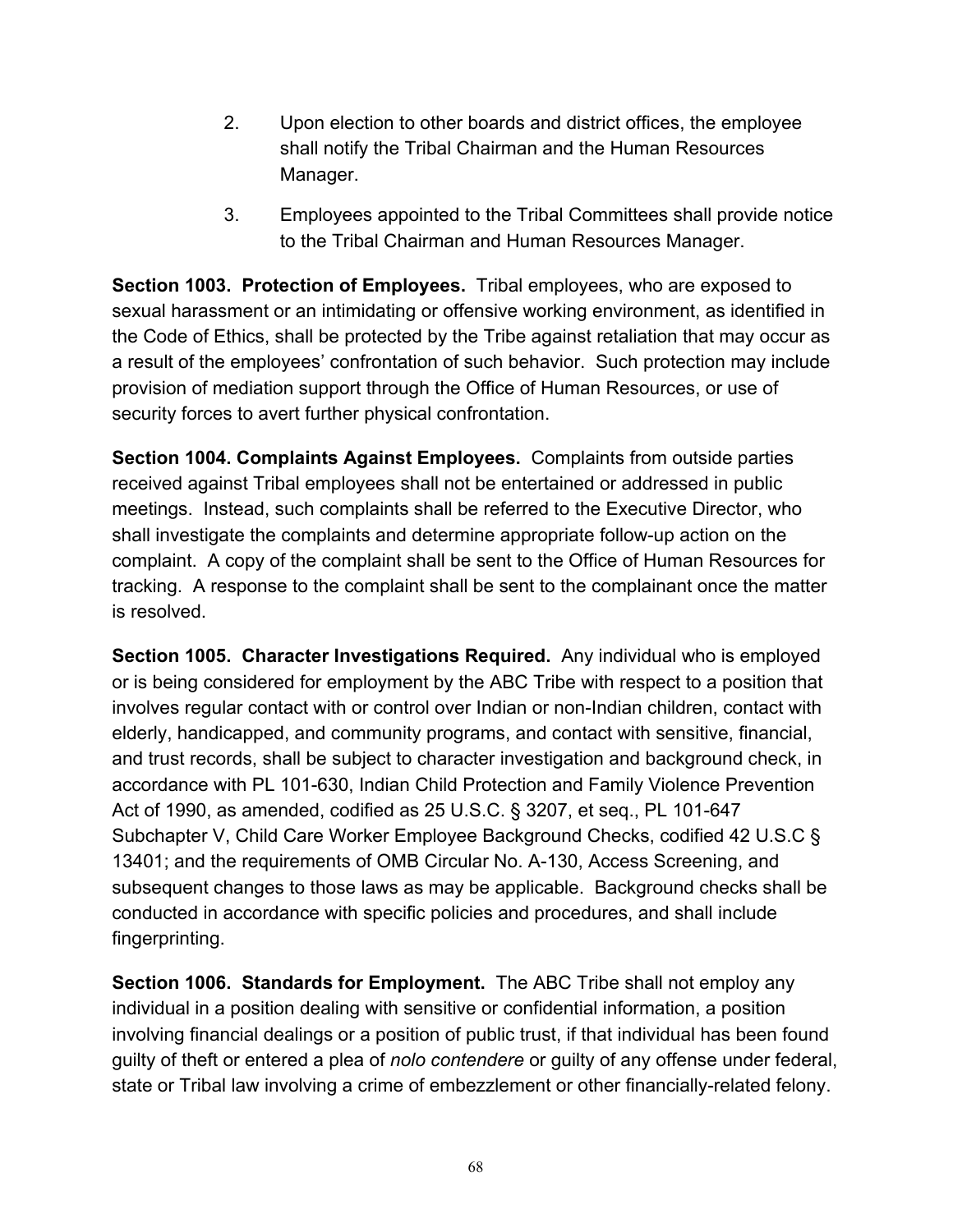Similarly, the Tribe shall not employ any individual in any position where he/she has contact with or control over children, elderly, handicapped, and tribally-funded community programs, if that individual has been found guilty of or entered a plea of *nolo contendere* or guilty of any offense under federal, state or Tribal law involving a crime of violence, sexual assault, molestation, exploitation, contact or prostitution or other crimes against persons.

- A. The Tribe shall not hire, or shall immediately terminate, any individual who has provided false information or failed to fully disclose required information on the Tribal employment application form or any other investigative document that is pertinent to the determination of whether individual should be hired by the Tribe or any program the Tribe funds. Any adverse action taken by the ABC Tribe under this Section shall remain a part of the individual's permanent employment record in the event of future application for employment with the Tribe or any program funded by the Tribe.
- B. Notwithstanding the provisions of this Section, any employee or potential employee who shall have been judged to be guilty of a violation of ABC Code, § 4-1202, Failure to Support Dependent Persons, shall not automatically be barred from Tribal employment, so long as the individual employee establishes and continues to pay child support or payments for dependent support by payroll deduction, in accordance with Tribal Court orders.

**Section 1007. Nepotism.** Program directors or supervisors shall not supervise a relative or closely associated person, nor advocate for their employment or advancement. Relative means: father, mother, grandfather, grandmother, son, daughter, brother, sister, uncle, aunt, first cousin, nephew, niece, whether or not by adoption. In addition, Program directors or supervisors shall not supervise their husband, wife, father-in-law, mother-in-law, sister-in-law, brother-in-law, stepfather, stepmother, stepson, stepdaughter, half-brother, or half-sister. As used here, the term "closely associated person" means domestic partners.

**Section 1008. Conflict of Interest.** Any individual who seeks to become an employee of the Tribe may not retain any interest in external personal or business affairs that would constitute or appear to be a conflict of interest with their exercise of duties as a Tribal employee, nor may they undertake a position with the Tribe that would enable them to exercise decisions or make judgments that would benefit relatives (as defined in Code § 18-201.8) or other personal friends to the detriment of the Tribe's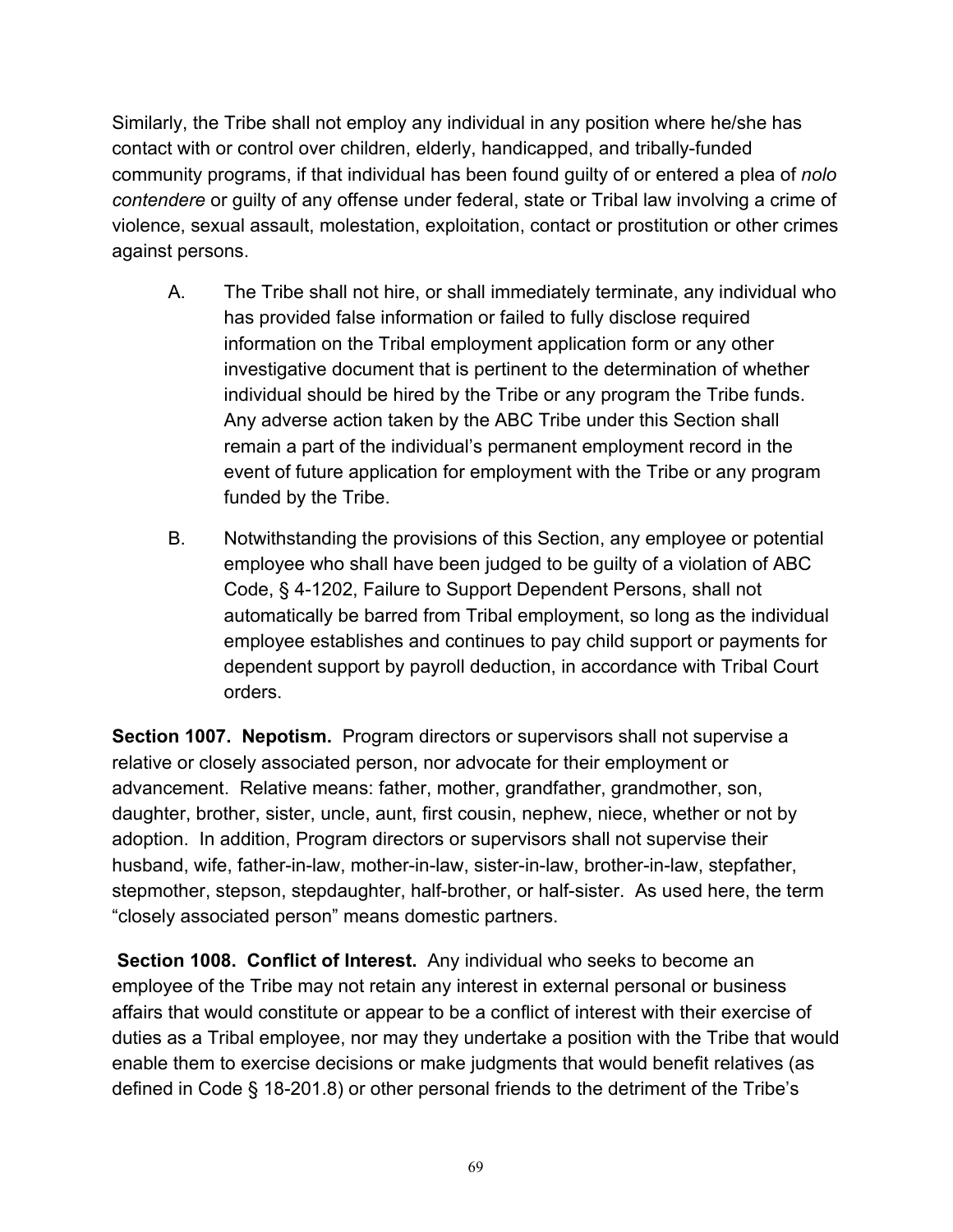interests. Specific requirements of the Tribe's Code of Ethics are set forth in Title XXVII of the Code of Justice.

**Section 1009. Repayment of Indebtedness to the Tribe**. Any employee of the Tribe, or any individual who is seeking employment with the Tribe, and who is indebted to the Tribe either through direct loans and advances or through co-signing or endorsement of loans which have become delinquent, shall establish arrangements for repayment of such debt through payroll deductions. Current employees who fail to commit to such repayment shall be subject to appropriate disciplinary action, up to and including termination. Prospective employees shall make and enter into such repayment arrangements with the Tribe prior to accepting employment with the Tribe.

**Section 1010. Non-Disclosure/Confidentiality.** Information obtained by an employee by virtue of their exercise of duties shall be maintained in strictest confidence. Tribal employees may become aware of and have access to information on Tribal members and others who may be served under Tribal programs or who may conduct business with the tribe. Such information is considered privileged. Program directors and supervisors shall be responsible for implementing controls to ensure confidentiality of Tribal records.

**Section 1011. Outside Employment.** To avoid conflicts of interest or claims of duplicate payment for services rendered, the following conditions regarding outside employment are imposed:

- A. Employees shall not engage in outside employment or private enterprise without permission of the program director or supervisor, and with notification to the Office of Human Resources.
- B. Employees shall not work for the Bureau of Indian Affairs, Indian Health Services, or other federal entity, except under authorized IPA Agreements with the Tribe at the Tribe's request or during emergencies.
- C. Consultant or employment agreements with outside organizations (defined as businesses or organizations not owned by nor affiliated with the Tribe, or those organizations, district operations or boards excluded from Title XVIII, 18-103), unless the work is performed entirely outside the employee's Tribal working hours, and without use of Tribal resources or premises.

**Section 1012.** Employees may not accept payment of salary or stipends from boards, committees, commissions, district operations, and other organizations, where such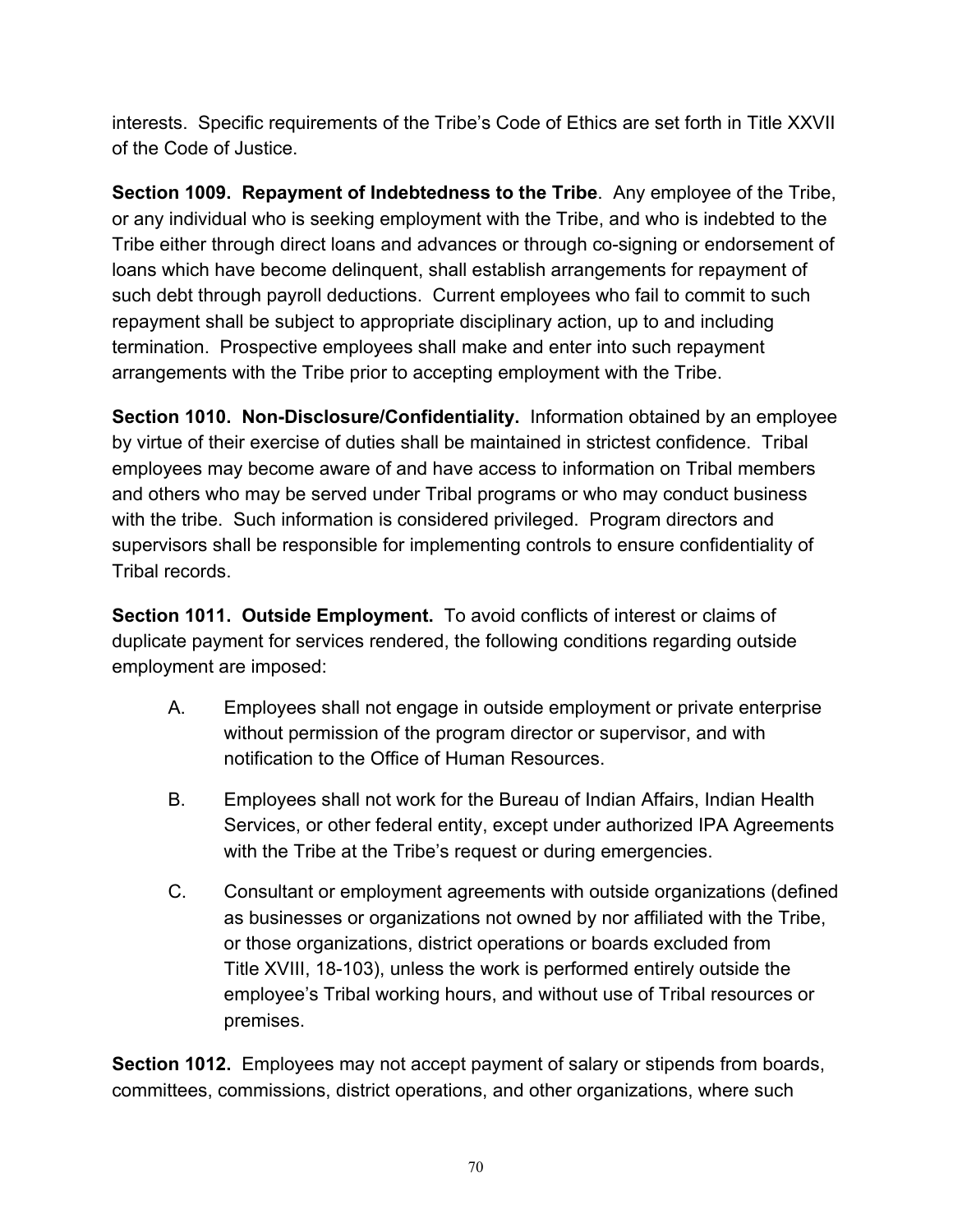payments are for services rendered during times that are already compensated by Tribal salary or wages, unless the employee uses compensatory leave, annual leave, or leave without pay.

# **ARTICLE 11. DUE PROCESS**

**Section 1101. Disciplinary Action.** Discipline shall be imposed on an employee solely for cause. Disciplinary actions shall be set forth in the Tribe's Personnel Policies and Procedures Manual, and shall be coordinated with the Office of Human Resources.

- A. The burden of proof shall be on the supervisor to timely identify the specific cause for which the discipline is being sought, and to provide objective evidence of the cause for action.
- B. The issues of whether to impose discipline, the type of discipline sought to be imposed, and the extent to which the discipline should be imposed shall be considered in light of the existing evaluations(s) of job performance for that employee.
- C. Prior job performance evaluations shall not be considered where discipline is sought to be imposed for an act(s) of aggression or violence, dishonesty, or for violation of conditions of employment or violations of the Code of Ethics.

**Section 1102. Administrative Review Committee.** An Administrative Review Committee shall be established to hear all testimony and review all evidence submitted by an employee under suspension or termination action. The Committee shall hear the review or appeal and render the final decision. Decisions may include conditions of reinstatement, which shall be binding.

- A. Composition. The Administrative Review Committee shall be comprised of five (5) members, who shall serve a term of one (1) year. Members shall be selected from a pool of employees, who shall have been employed by the Tribe a minimum of five (5) years, and with at least two members being in a supervisory capacity. The Tribe's Human Resources Manager shall be the sixth member and shall serve as the non-voting Chairperson for the Committee.
- B. Authority. The Administrative Review Committee shall follow the Tribe's Personnel Policies and Procedures in conducting its hearings.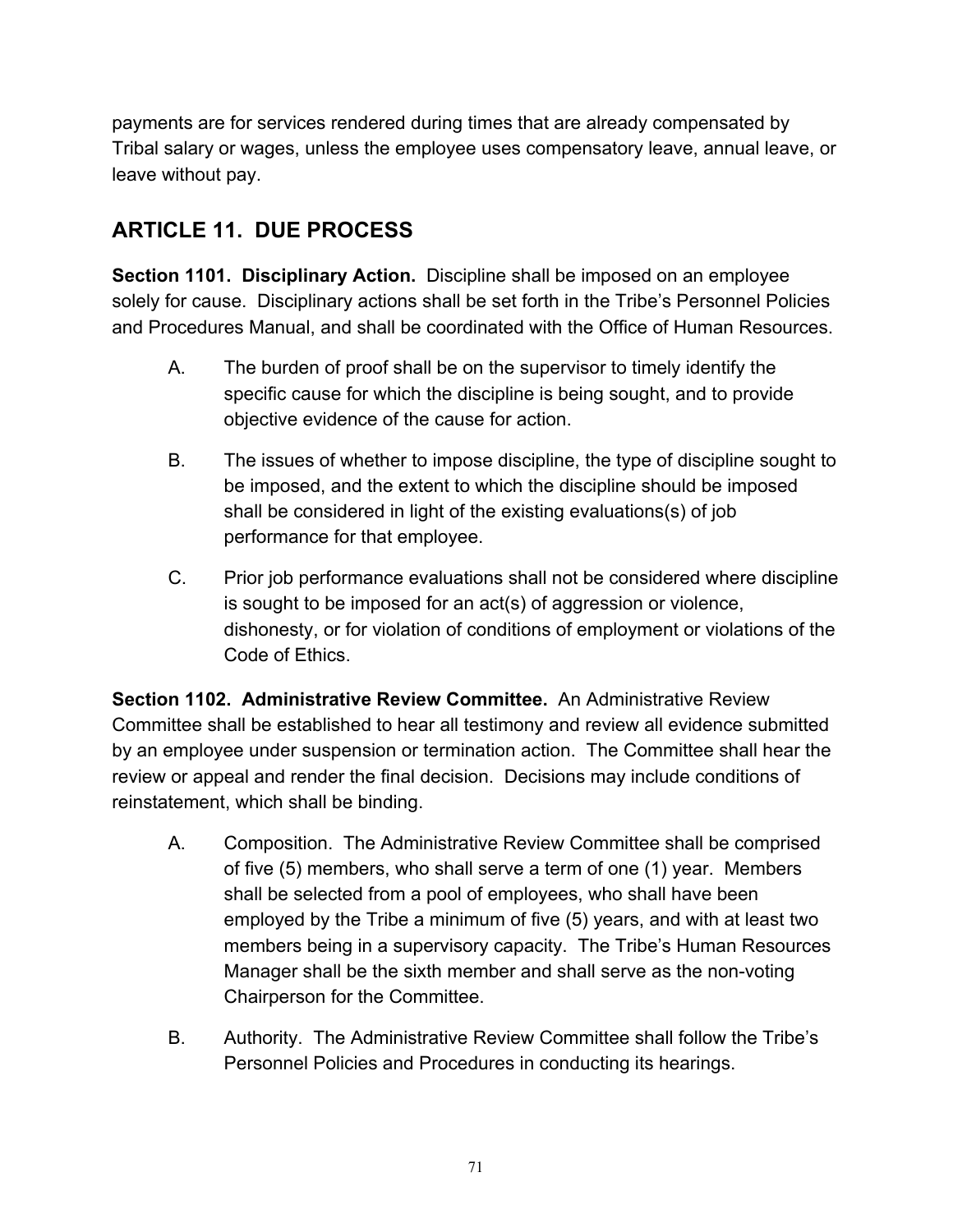**Section 1103. Supervisory Responsibility for Grievance Resolution.** Supervisors and program directors are responsible for addressing and resolving issues and/or concerns within their assigned areas of responsibility that may lead to filing of grievances. Issues may include those between the supervisor and employee(s), or conflicts among employees under their supervision. Failure or unwillingness by supervisors to address and resolve conflicts shall be cause for disciplinary action against the supervisor.

**Section 1104. Grievance Committee.** A Grievance Committee shall be established to review the internal grievances that may be filed by employees against their supervisors, where discussions between the employee and their supervisor have failed to arrive at a mutually satisfactory resolution. The Grievance Committee shall hear the grievance and render the final decision on it. The Committee may also provide recommendations for future corrective action.

- A. Composition. The Grievance Committee shall also be comprised of five (5) members, who shall serve a term of one (1) year. Members shall be selected from a pool of employees, who shall have been employed by the Tribe a minimum of five (5) consecutive years, and with at least two members being in a supervisory capacity. The Tribe's Human Resources Manager shall be the sixth member and shall serve as the non-voting Chairperson for the Committee.
- B. Authority. The Grievance Committee shall meet with both the employee and supervisor to hear both sides of the matter being grieved. All grievances shall be handled pursuant to the Tribe's Policies and Procedures.

# **ARTICLE 12. RIGHT TO WORK**

**Section 1201. Preamble.** The Tribe is committed to preserving the resources of the Tribe, its members and the Tribal community, through encouraging employment, providing for a wide range of public services, and maintaining peace and good order within the sovereign jurisdiction of the Tribe. Pursuant to the inherent sovereign powers of the Tribe, the Tribe recognizes the need for creating this section which protects and guarantees the rights of employees to have full employment opportunity on the Reservation.

**Section 1202. Definitions.** In this section, unless the context otherwise requires: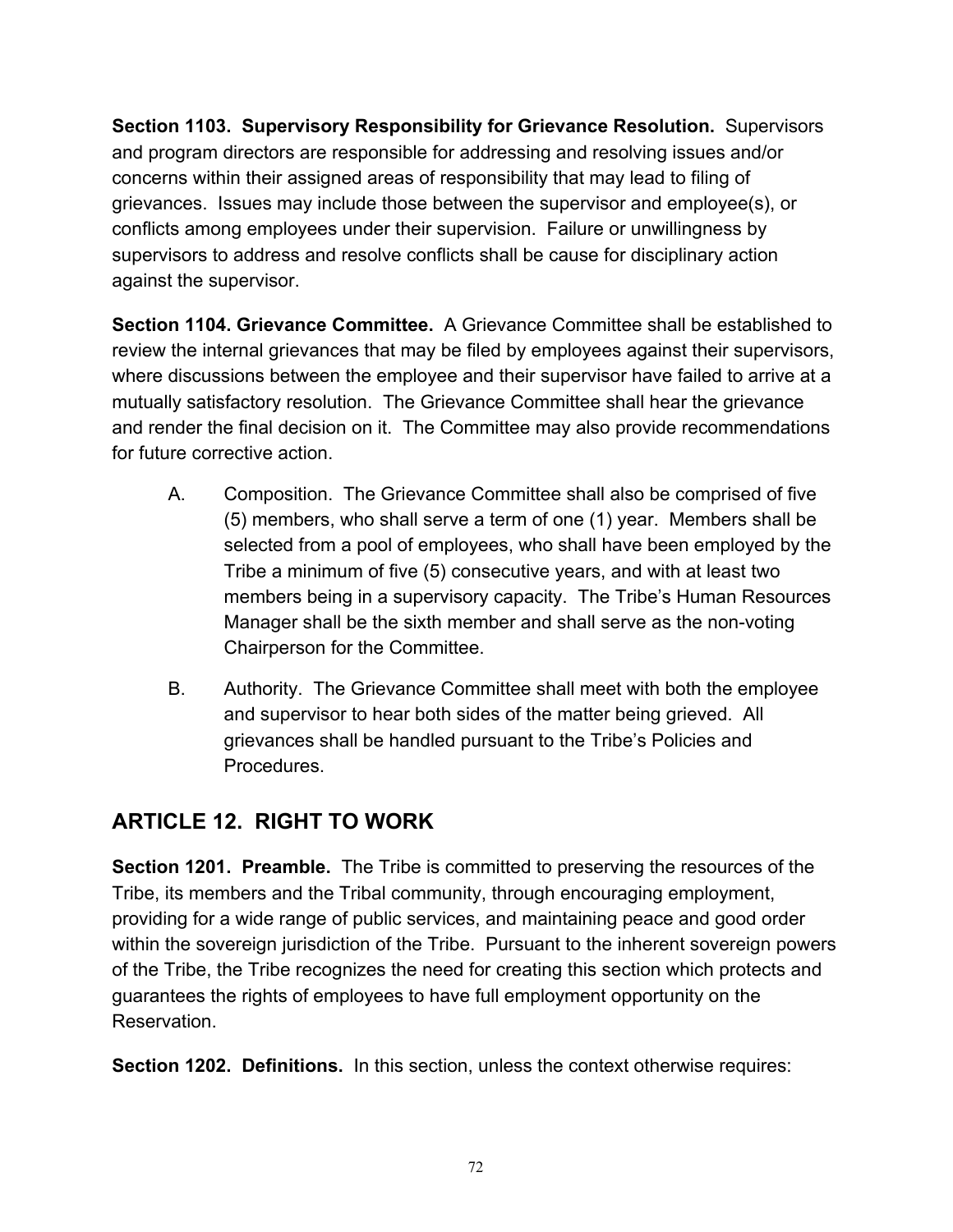- A. "Labor Organization" means any organization of any kind, or any agency or employee representation committee or plan, in which employees participate and which exists for the purpose, in whole or in part, of dealing with employers concerning grievances, labor disputes, wages, rates of pay, hours of employment or other conditions of employment.
- B. "Person" includes one or more individuals, a corporation, association, company, firm, or labor organization.

## **Section 1203. Right to Work or Employment Without Membership in Labor Organization.**

- A. No person shall be denied the opportunity to obtain or retain employment because of non-membership in a labor organization, nor shall the Tribe or any governmental subdivision thereof, or any corporation, individual, or association existing or by license or otherwise operating on the Reservation, enter into an agreement, written or oral, which excludes a person from employment or continuation of employment on the Reservation because of non-membership in a labor organization.
- B. No person shall be required, as a condition of employment or continuation of employment on the Reservation, to: (1) resign or refrain from voluntary membership in, voluntary affiliation with or voluntary financial support of a labor organization; (2) become or remain a member of a labor organization; (3) pay dues, fees, assessments or other charges of any kind or amount to a labor organization; (4) pay to any charity or third party, in lieu of such payments, any amount equivalent to dues, fees, assessments or other charges regularly required of members of a labor organization; or (5) be recommended, approved, referred or cleared through a labor organization.

## **Section 1204. Illegality of Acts or Agreements Violating Article-Strike or Picketing for Illegal Purpose.**

- A. Any act or provision in an agreement which is in violation of this section is illegal and void.
- B. Any strike or picketing to force or induce an employer to make an agreement orally or in writing in violation of this section is for an illegal purpose.